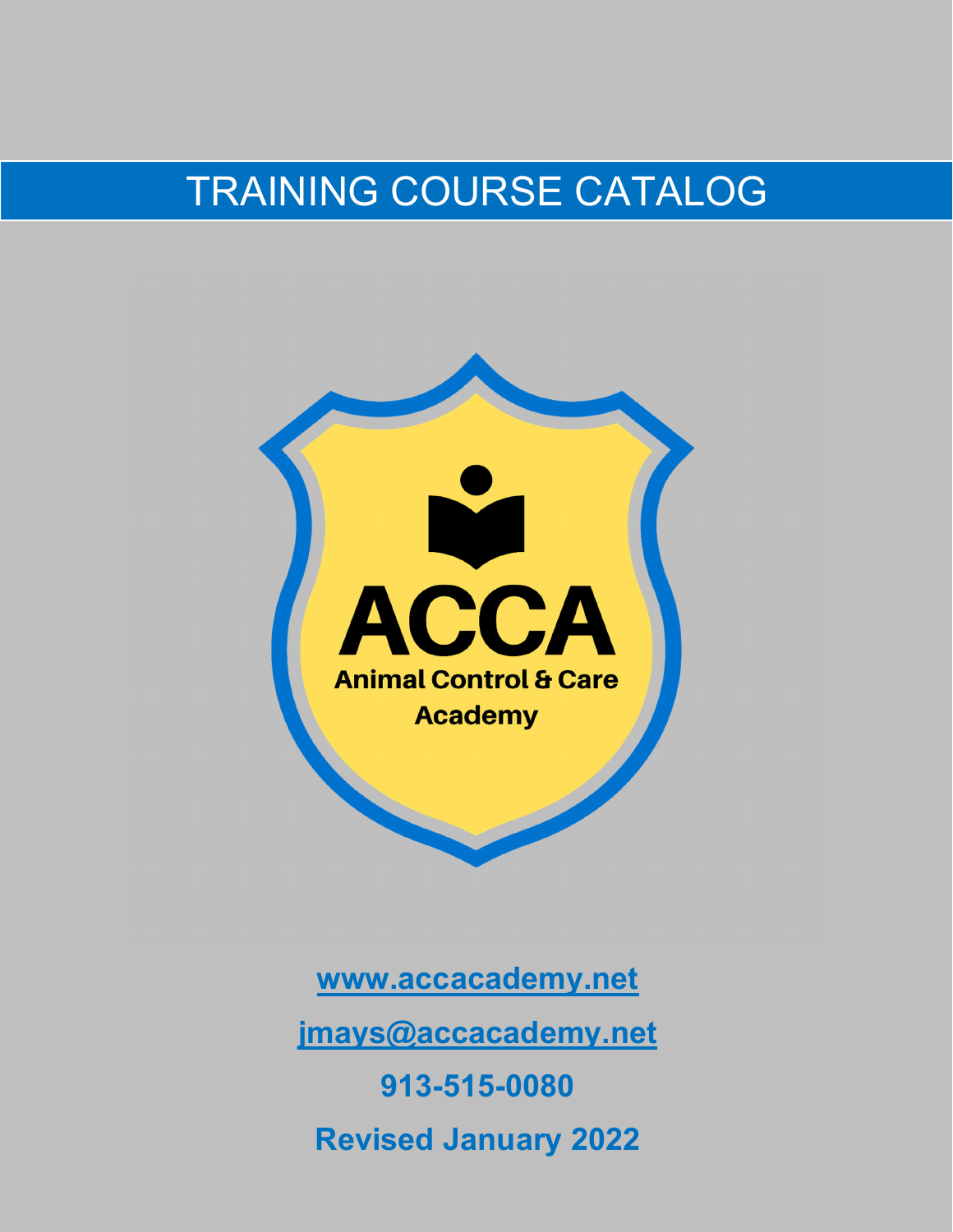# **Animal Control & Care Academy**

The importance of an Animal Control agency to a community is paramount. Whether measured by the number of Animal Control personnel involved, the portion of budget allocated to animal services, or the reality that the Animal Control Officer has over 4 times more public contacts than a police officer, Animal Control employees are the mainstay of Animal Control work. The way in which these individuals carry out their duties affects not only the quality of life for animals, but also the citizens' perceptions of Animal Control. The Animal Control & Care Academy was established to provide animal control training opportunities at the city, county, state and national level. ACCA programs are unique in that the training is specific to Animal Control employees focusing on staff safety and professional service at an affordable price.

ACCA brings the training to the agency, saving taxpayers hundreds of dollars in travelrelated expenses. You can "build" a program based upon what you feel your agency or staff would most benefit from. Pick and choose the topics and the number of days for training. We are flexible in our offerings. Your agency can also purchase blocks of training for your staff - you can select the topics later. This is a simple way in which to annually budget for in-service training. Training blocks may be acquired in 8 hour increments.

Want to host some ACCA training? Each hosting agency receives 2 complimentary registrations for every 10 paid registrations. ACCA handles much of the work and we can promote the training to area agencies and provide registration forms. All we request from the hosting agency is the meeting space and audio/visual support.

Call us or e-mail – we are here to help with your training needs!

Thanks,

John Mays

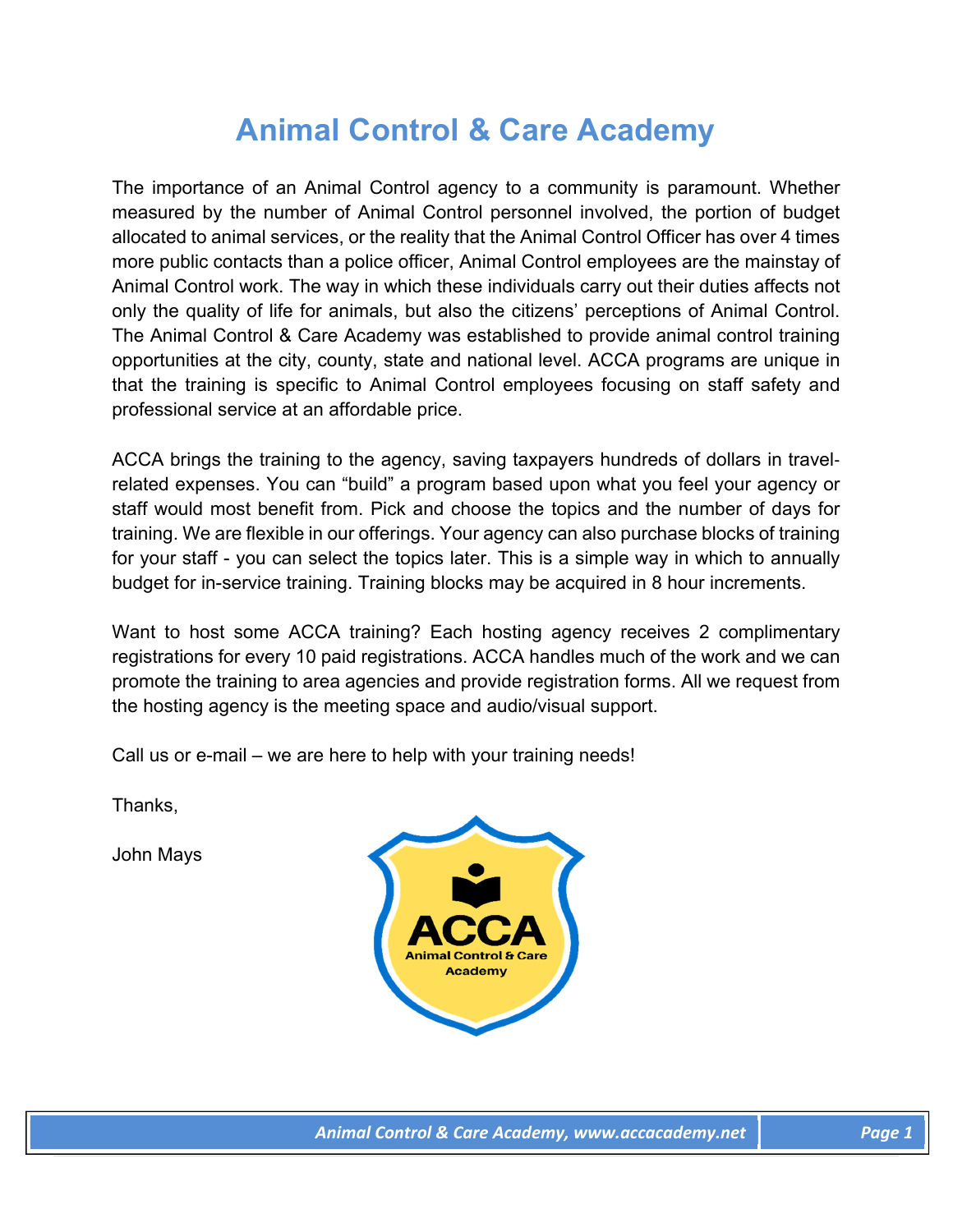# **Frequently Asked Questions**

# **How much does it cost to host a course?**

Hosting a course costs nothing – zero. Unless you incur some expense for the training room or marketing the program at the local level, hosting a course will cost you and your agency nothing at all. The fee for the course, that you host, is generated from other registered students (as well as any staff members that you might register).

# **How many free registrations do I receive for hosting?**

The hosting agency receives 2 complimentary registrations for every 10 paid.

# **What is the minimum number of students for a course?**

Generally, we would like a minimum of 10 paid students in order for the hosting agency to earn their comps. However, the minimum number of students depends upon the course, its location, and how far we have to travel to reach your area.

# **What do you expect from us?**

We ask that you assist us in promoting the course, which is basically making a few phone calls, sending e-mails, or sending faxes to neighboring agencies. ACCA will also promote the training to area agencies, via mailers and electronics means, and provide registration forms. We also ask that you assist us with the logistics. If a training room is required for the course, we ask that you help us secure the use of a room and the necessary a/v equipment. A recommendation of area hotels, to accommodate students who might require overnight accommodations, is also appreciated.

# **What does Animal Control & Care Academy provide?**

ACCA will handle all of the class inquiries, registrations, invoicing and payments.

# **How much advance time is necessary to host a course?**

We would like to offer as much advance notice to agencies as possible, but we need at a minimum of 8 weeks in order to plan and promote courses.

# **How do we get started?**

Contact us at 913-515-0080 or jmays@accacademy.net. If you have a course in mind or if you haven't decided yet, we can discuss your training needs, and the logistical requirements of the various courses. We can also review your staff's scheduling in order to allow as many employees as possible to attend the training.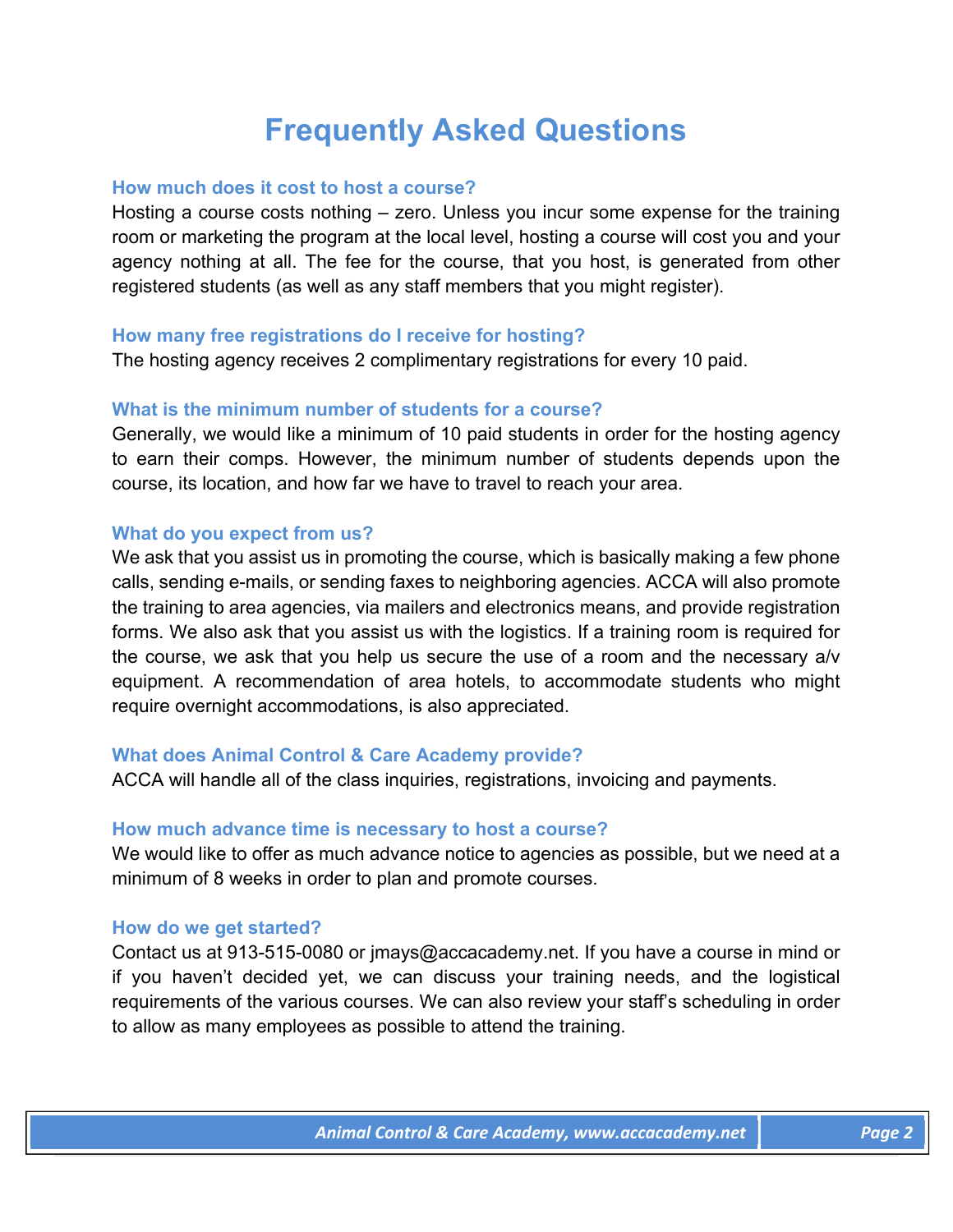# **In-House Training**

In-house training allows your agency to have a "private" course for your staff only. The number of participants will be determined by you, so the minimum of students typically required for a course would not apply. Your agency would be responsible for the course fee, limited to a mutually-agreed upon number of participants. Both ACCA and your agency would agree on a set price for the training and ACCA would deliver the course for that cost. Our expenses would still be our responsibility. By offering in-house training, we can more easily customize a course to the specific needs of your agency.

# **Host Requirements**

# **Meeting Space**

The hosting agency would provide a meeting room which will accommodate a maximum number of students committed to the program. The meeting room should be set classroom style for at least 30 people. If available, a stand-up podium is also requested along with a table off to the side for equipment.

# **Audio/Visual Requirements**

The following equipment would be needed in the meeting room by 7:30 am each day:

- A Projection Screen.
- A table for a laptop, along with electrical power, placed in the front of the meeting room.
- An LCD projector.
- Speakers for sounds, and wireless Internet access (if available).

# **How to Build Your Program**

Your agency can "build" a program based upon what you feel your staff would most benefit from. Pick and choose the topics and the number of days for training. We are flexible in our offerings. You can also take advantage of our already "built" courses, which are described within this catalog. For the most part, the cost is \$150 per day, per student. Begin building your program by determining the duration of the training – decide on how long you want the program to be  $-1$ , 2, 3, 4 or 5 days. Then fill those days with 4 and/or 8-hour blocks from the catalog. You may also combine smaller blocks (i.e.: 1 - 3 hours) in order to fill an 8-hour day.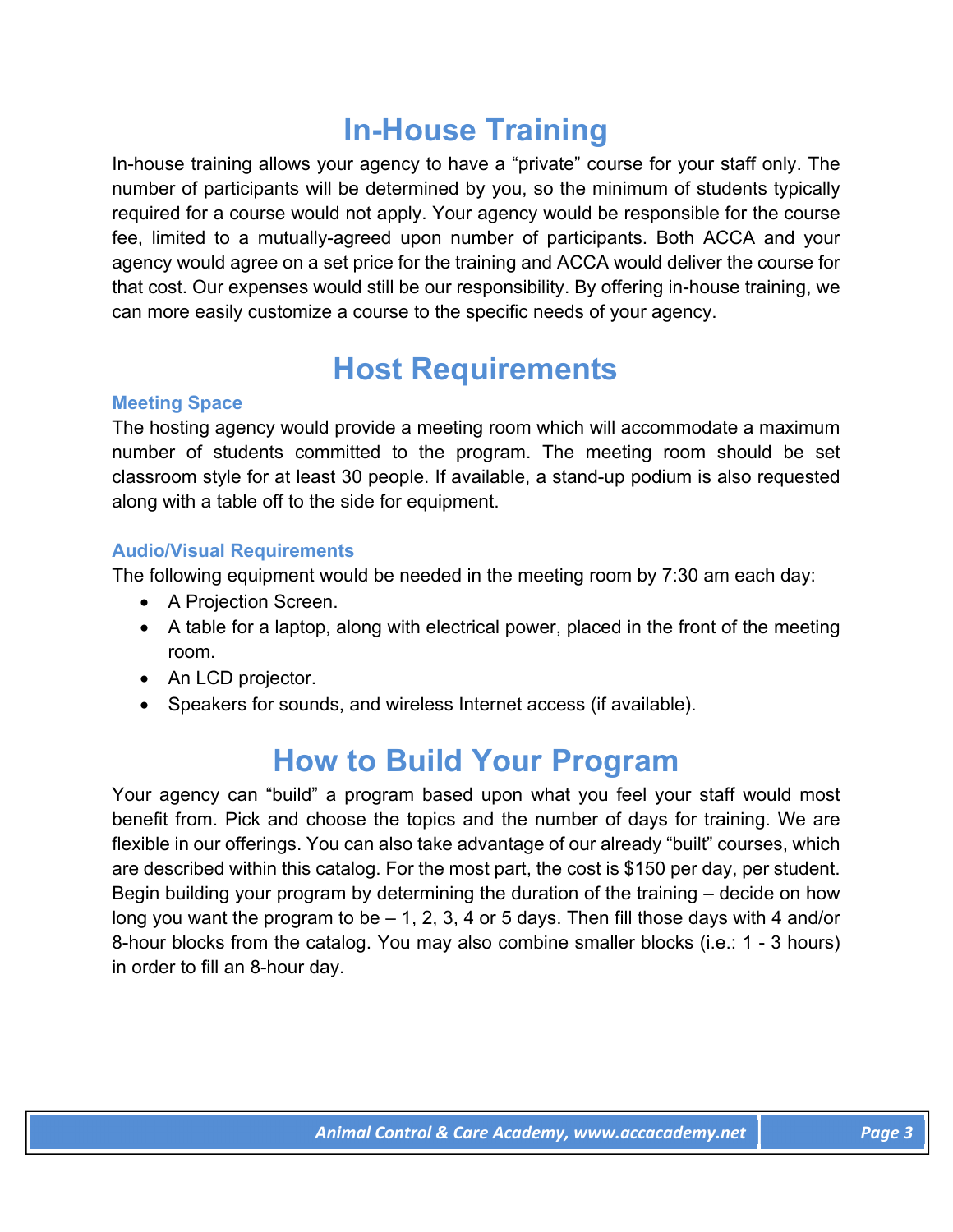# **ACCA Pre-Built Courses Basic Animal Control Officer Certification**

### **DESCRIPTION**

The ACCA Basic Animal Control Officer Certification program is designed for Animal Control Officers at the federal, state, and local levels, Police Officers, and Sheriff's Deputies responsible for animal control and all of its many facets. In addition, those people interested in a career in the animal control/care field are welcome to attend. No previous animal control experience is required. Successful completion of the Basic Animal Control Officer Certification shall include a minimum passing score of 80% on written examinations and mandatory attendance during all training. The course is comprised of eight separate blocks of instruction to include: Laws and Enforcement Procedures; Interpersonal Communication; Officer Safety and Protection; Basic Animal Control Officer Investigations; Evidence Law and Collection; Courtroom Presentation and Testimony; Report Writing; Canine Behavior and Aggressive Dogs; and Safe Animal Handling/Capture and Restraint Equipment. The ACCA Basic Animal Control Officer Certification program has been carefully researched and offers the most current animal control-related information available.

For specific course descriptions, please refer to those sections located within the catalog.

Day 1 Laws and Enforcement Procedures – 8 hours Day 2 Interpersonal Communication – 4 hours Officer Safety and Protection – 4 hours Day 3 Basic Animal Control Officer Investigations – 4 hours Evidence Law and Collection – 2 hours Courtroom Testimony and Report Writing – 2 hours Day 4 Canine Behavior and Aggressive Dogs – 4 hours Safe Animal Handling/Capture and Restraint Equipment – 4 hours

# **COURSE FEE**

The ACCA Basic Animal Control Officer Certification course costs just \$575 per student for the complete 4-day course. Hosting agencies receive 2 complimentary registrations for every 10 paid registrations.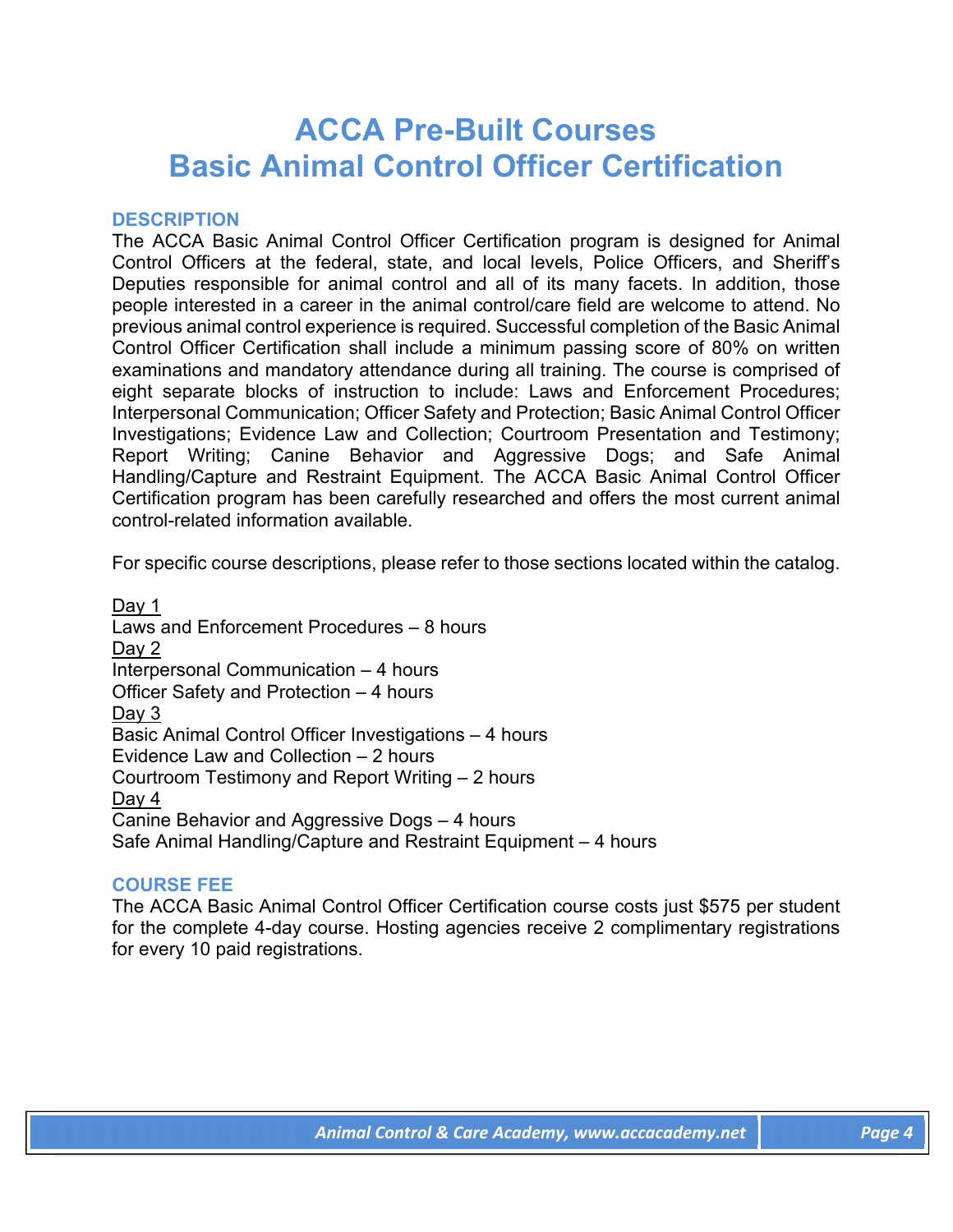# **ACCA Pre-Built Courses Advanced ACO/HLEO Certification Course**

# **DESCRIPTION**

The course is comprised of the following blocks of instruction:

**Animal Attack Investigation and Reporting -** In this class, we will address the differences between an animal attack and an animal bite, the necessity of conducting thorough animal attack and animal bite investigations, the basic steps in conducting an animal attack and animal bite investigation, the basic forensics involved in determining whether injuries are bites or scratches, and common rabies quarantining. We will also discuss common procedures of reporting rabies exposures to the state department of health and some general options in declaring that attacking animal a potentially dangerous or dangerous animal.

**Animal Control in the Criminal Justice System -** In this block of instruction we will discuss the history and evolution of the American Criminal Justice System, law enforcement, animal welfare and animal control programs, and the responsibilities of the government to protect its citizens. We will discuss the Animal Care and Control Continuum, the various type of law and animal related crimes found in the United States and legal tenants such as the presumption of innocence, the elements of a crime and the burdens and levels of proof necessary in a court of law. Lastly, we will cover the historical basis of US laws and due process, the sources of law in America, Constitutional law, and the responsibilities of law enforcement officials and human investigators.

**Animal Crime Scene Photography, Videography and Sketching -** Because animal laws are becoming more complex and courts and lawyers are demanding more evidence, animal crime scene investigation is becoming more important. This is a basic course designed to provide an understanding of the equipment, basic techniques and basic principles involved in conducting crime scene photography, videography, and sketching of animal crime scenes.

**Animal Hoarding Investigations -** During this course, we will address the typical types of animal hoarders, mental health concerns associated with animal hoarders, physical health concerns for humans and animals in a hoarder environment, and service agencies that might be available to assist hoarders. We will also discuss the primary methods of intercedence, challenges associated with hoarder cases such as the volume of animals and the costs associated with mass animal impoundment of hoarder animals. We will discuss the psychology of animal hoarding, investigating hoarding allegations, MASS Animal impounds, and methods of reducing recidivism.

**Illegal Animal Fighting - During this section, we will focus on various types of Blood** Sports and investigations. We will discuss the Federal Animal Welfare Act, the federal Animal Fighting Prohibition Enforcement Act, and various state statutes, which prohibit dog fighting, cock fighting, bull or bear baiting, and more. We will discuss the types of animal fighters, equipment and medical supplies frequently used during Blood-Sport activities, and various collateral crimes and activities often associated with dogfighting, cockfighting, Siamese fighting fish (also known as Betta) and Finch fighting.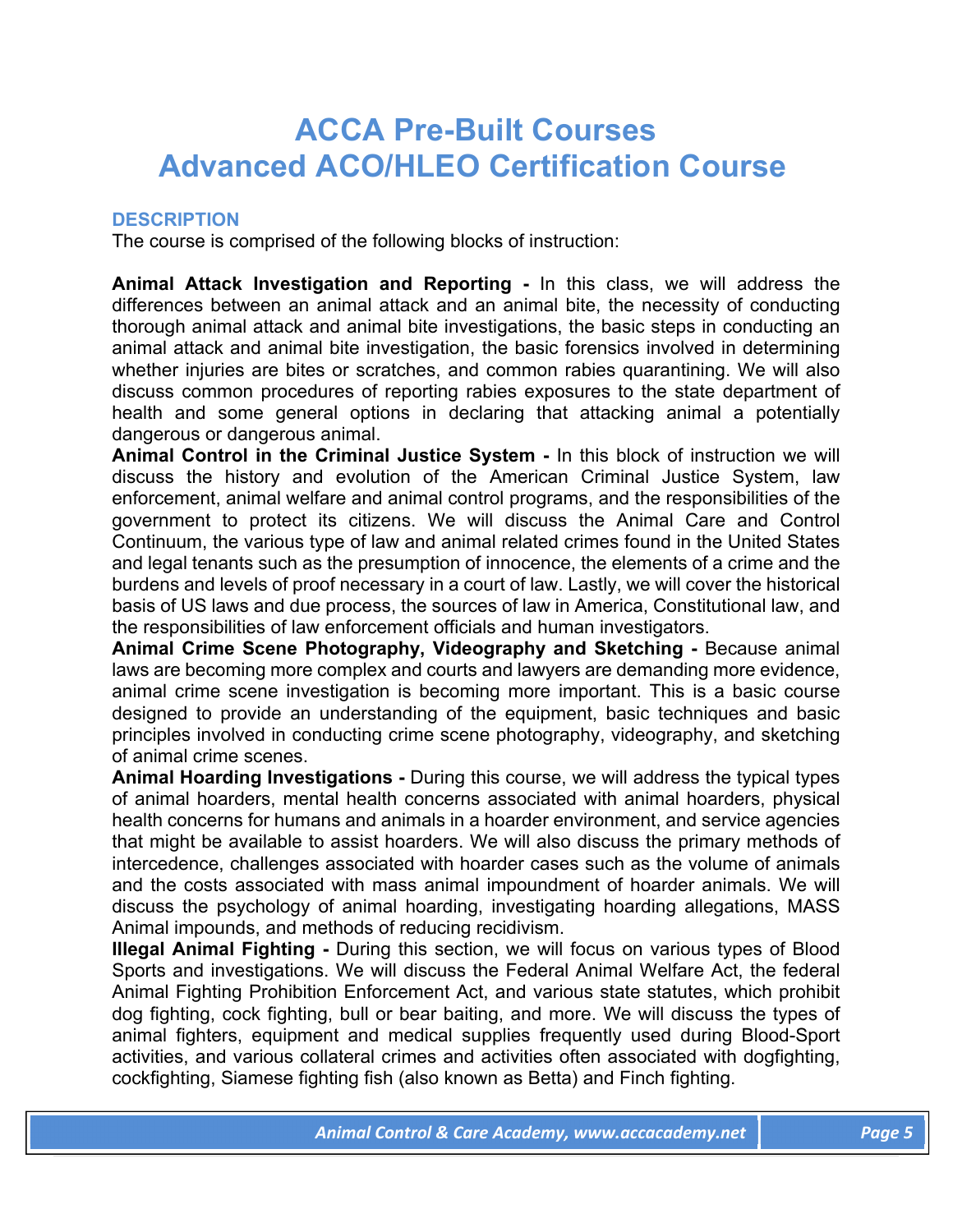# **ACCA Pre-Built Courses Advanced ACO/HLEO Certification Course**

# **DESCRIPTION (continued)**

**Livestock and Exotics Cases -** During this block of instruction we will focus on strategies for the capture, restraint, and handling of large animals such as cattle and horses as well as exotic animals, such as snakes and other reptiles. We will discuss the Use of Force Continuum as it applies to capture, restraint, and handling of animals, large animal equipment and preparation planning and animal and officer safety. Lastly, we will discuss investigative techniques commonly used in livestock or exotic animal neglect or abuse investigations and livestock or exotic animal exhibit inspections.

**Obtaining and Executing Search Warrants -** In this block of instruction we will discuss the history and legal basis for search warrants, search warrant applications, the warrant itself, and the warrant return. We will discuss the common property legal descriptions, curtilage and areas to be searched. In addition, we will discuss the basic steps in executing a search warrant and provide examples of search warrants used in several states.

**Officer Safety in the Field -** All animal care and control professionals should strive to survive the day and go home happy, healthy, and whole. Employers also want their employees to be safe and injury free. During this course, we will discuss general safety issues such as how to avoid slip, trip, and fall injuries, proper lifting techniques and body mechanics, stress management, and compassion fatigue. We will discuss basics of vehicle and emergency driving safety, confrontation communication, and some basic selfdefense tactics.

**Proactive Animal Control - In this class, we will discuss public perception versus reality** of animal control, methods of improving public relations, and the public's view on animal control. This course will offer a basic understanding of common animal control programs designed to provide improved customer service in the field to the human and animal residents of a community, to include complaint responses, alternative options, and solutions. It will also cover handling pets from emergency medical situations, domestic violence situations, or the death of the owner.

**Using Forensics in Animal Cruelty Investigations -** During this class we will discuss the history of forensic sciences for use in solving human-on-human crimes as well as the modern application of the various forensic sciences in animal neglect, abuse, and cruelty investigations. We will discuss the use of forensic botany, chemistry, dactyloscopy, entomology, and geology in animal cases and how geomorphology, odontology and podiatry, serology, and toxicology can be applied to animal related investigations.

# **COURSE FEE**

The ACCA Advanced ACO/HLEO Certification Course costs just \$600 per student for the complete 5-day course. Hosting agencies receive 2 complimentary registrations for every 10 paid registrations.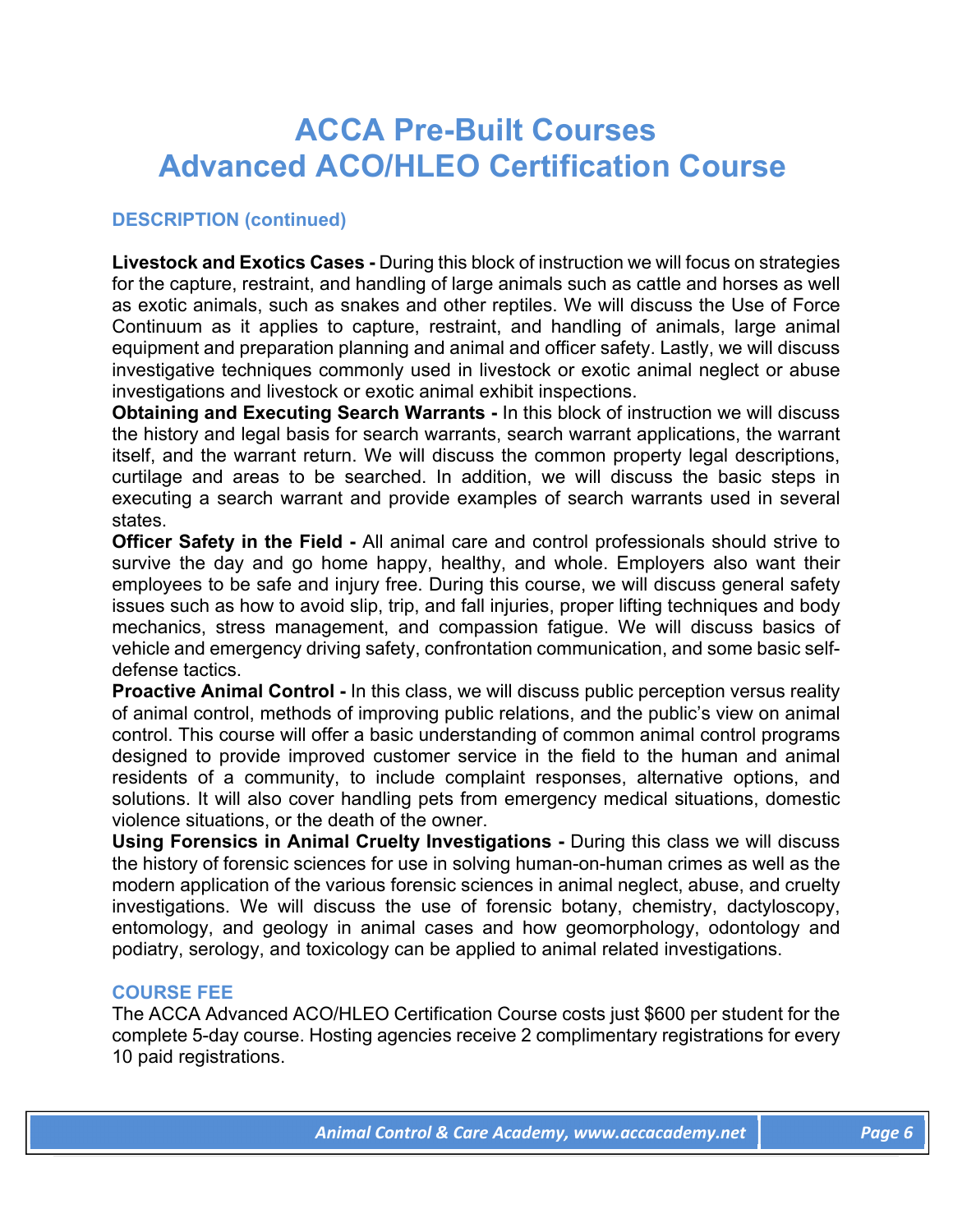# **ACCA Pre-Built Courses Shelter Technician Certification**

### **DESCRIPTION**

The ACCA Shelter Technician Certification program is designed to prepare individuals with the fundamental skills needed to work in an animal shelter. The course is comprised of the following blocks of instruction:

**Animal Care in a Sheltering Environment –** This course will offer a basic understanding of effective practices in daily animal care in a sheltering environment, to include feeding and watering practices, proactive health care, socialization and daily exercise designed to improve the animal's quality of life in the sheltering environment and improve the animal's overall welfare.

**Animal Disposition Options –** This course will offer a basic understanding of the various forms of animal disposition options available to most animal sheltering facilities and offer program overviews which can provide for increases in the likelihood of a positive disposition, to include: adoption options and programs; animal rescuetransfers and rescue programs; animal redemptions; and humane euthanasia. This course also provides and overview of effective animal rescue coordination programs and animal rescue network development.

**Animal Identification – Breed and Description –** This course will offer a basic understanding of how to effective identify an animal's breed and provide effective descriptions which are essential for proper intake record-keeping and for increasing the likelihood of a positive disposition for animals in the care of an animal sheltering facility, to include breed characteristics, coat colors and patterns, commonly found markings, as well as ear and tail types. **Animal Shelter Maintenance –** This course will offer a basic understanding of animal shelter facility maintenance, sanitization, and management that offers enhanced animal health and welfare. While many states have regulations, which specify the minimum standards of animal shelter facilities upkeep and maintenance, this course will discuss many of the most common areas of animal facilities maintenance which might be viewed as best practices for ensuring animal health and welfare, to include such topics as noise and light levels; corrosion control; animal housing arrangements; and more.

**Animal Shelter Record-Keeping –** This course will offer a basic understanding of the paperwork and recordkeeping necessary for effective animal shelter operations, animal care, animal dispositions, and customer service in an animal sheltering environment, to include: animal intake forms, medical intake evaluations, Lost and Found Reports, animal temperament and behavior evaluation forms, animal adoption contracts, animal rescue transfer contracts, owner relinquishment forms, and several more examples.

**Canine and Feline Behaviors and Assessments –** This course will offer a basic understanding of common dog and cat behaviors in an animal sheltering environment and provide an overview of the variety of assessment programs. Dogs and cats will often act differently in a sheltering environment than they will at home or in their normal environments. This course will discuss methods of reducing these animal's stress levels so that more effective assessments of their behaviors can be made.

**Disease Exposures in a Sheltering Environment –** This course will offer a basic understanding of disease exposures which might be encountered in an animal sheltering environment, to include zoonotic diseases and commonly communicable animal diseases. Animal shelter workers are often at risk of exposure to various diseases and are generally charged with reducing or preventing the spread of animal illnesses and diseases from one animal to another (cross-contamination) in the shelter. This course will discuss basic information on the various diseases; common signs and symptoms; how the illness is spread; and methods of prevention.

**Emergency Animal Sheltering –** This course will offer a basic understanding of animal sheltering operations during emergency conditions such as Mass Animal Impounds or Disaster Animal Sheltering.

**Proactive Animal Sheltering –** This course will offer a basic understanding of common animal sheltering programs designed to provide improved customer service to both the human and animals residents of a community, to include quality customer service, handling pets from emergency situations like domestic violence or the death of the owner, common courtesy sheltering services, and more.

# **COURSE FEE**

The ACCA Shelter Technician Certification course costs just \$400 per student for the complete 3-day course. Hosting agencies receive 2 complimentary registrations for every 10 paid registrations.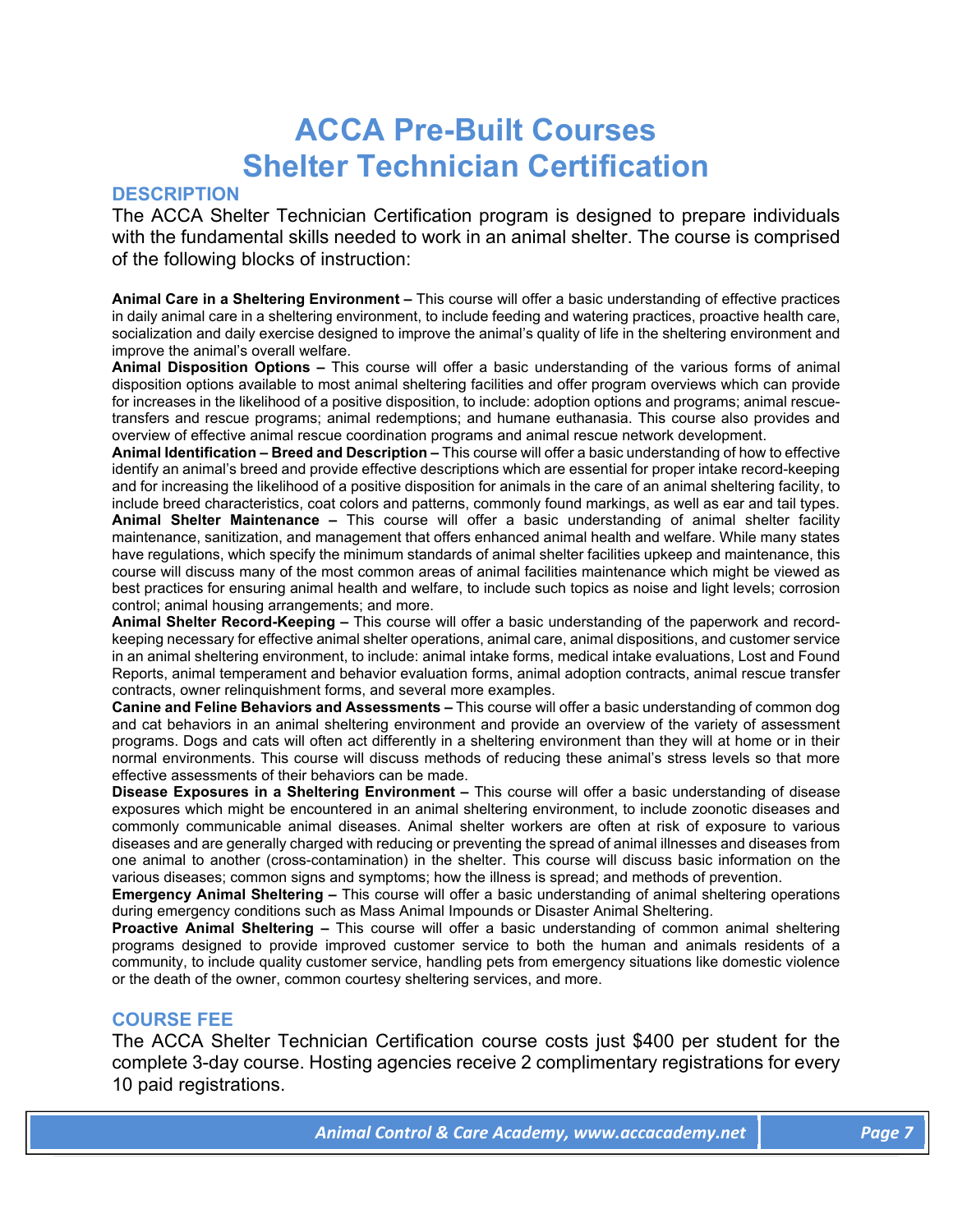# **ACCA Pre-Built Courses Comprehensive Animal Management Certification**

# **DESCRIPTION**

The course is comprised of the following blocks of instruction:

**Advanced Case Supervision -** Handling complex cases as a supervisor is a different world. This segment focuses on the myriad of cases that require oversight and direction. How to handle a case as a manager, not a line officer.

**Basic Budget Planning -** Money management, basic purchasing tips and how to submit requests are covered.

**Disciplinary Investigations -** Basic steps for violations of workplace rules and regulations are covered including how to conduct interviews, document findings and write-up counseling statements, reprimands, personal improvement plans and disciplinary findings from a generic standpoint.

**Equipment, Vehicles and Operational Needs** - Recommendations for basic equipment, vehicles and supplies are provided along with information on how to maintain that on a daily basis. "How to" fix animal control equipment and where to get supplies are also covered.

**Evaluating Staff -** How to create & maintain performance standards along with how to document monthly, yearly and probationary periods. Phraseology, techniques and tips for completing these tasks and related paperwork.

**Interviewing and Selection** - How to find the best choices for the job. Skills in reviewing applications, posting jobs and creating interview questions are covered.

**Managing Generational Employees** - This segment covers the types of generational employees in the workplace and how best to manage them to get high performance.

Meetings: Individual, Specific Groups, Entire Staff - How to schedule meetings and set agendas is offered in this segment. Managing attendance, determining needs and outcomes for effective meetings.

**Policy and Procedures: Review and Development -** How to create, review, implement and update policies and procedures are discussed with examples & sample materials to build on provided.

**Pushing Paperwork: Reports, Memos and Correspondence -** How to compose and handle routine as well as complex correspondence is reviewed. Letter, e-mail, telephone, or text? Picking the best means is half this battle. Public records & records retention schedules are mentioned in addition.

**Supervising Daily Operations** - Scheduling, handling leave requests, motivating & directing employees are part of everyday operations.

**Training and Staff Development -** Training needs assessments and evaluating skills are covered here. How to arrange in-house, contractor and related training is reviewed.

**Transition from Staff to Supervisor -** This segment shares information on how to move from staff to supervisor. Information on confidentiality, challenges and changes that come with moving up in the chain of command.

**Workplace Harassment and Violence -** This section covers the generic subjects and highlights practices to avoid as well as how to mitigate instances in the work environment.

# **COURSE FEE**

The ACCA Comprehensive Animal Management Certification course costs just \$400 per student for the complete 3-day course. Hosting agencies receive 2 complimentary registrations for every 10 paid registrations.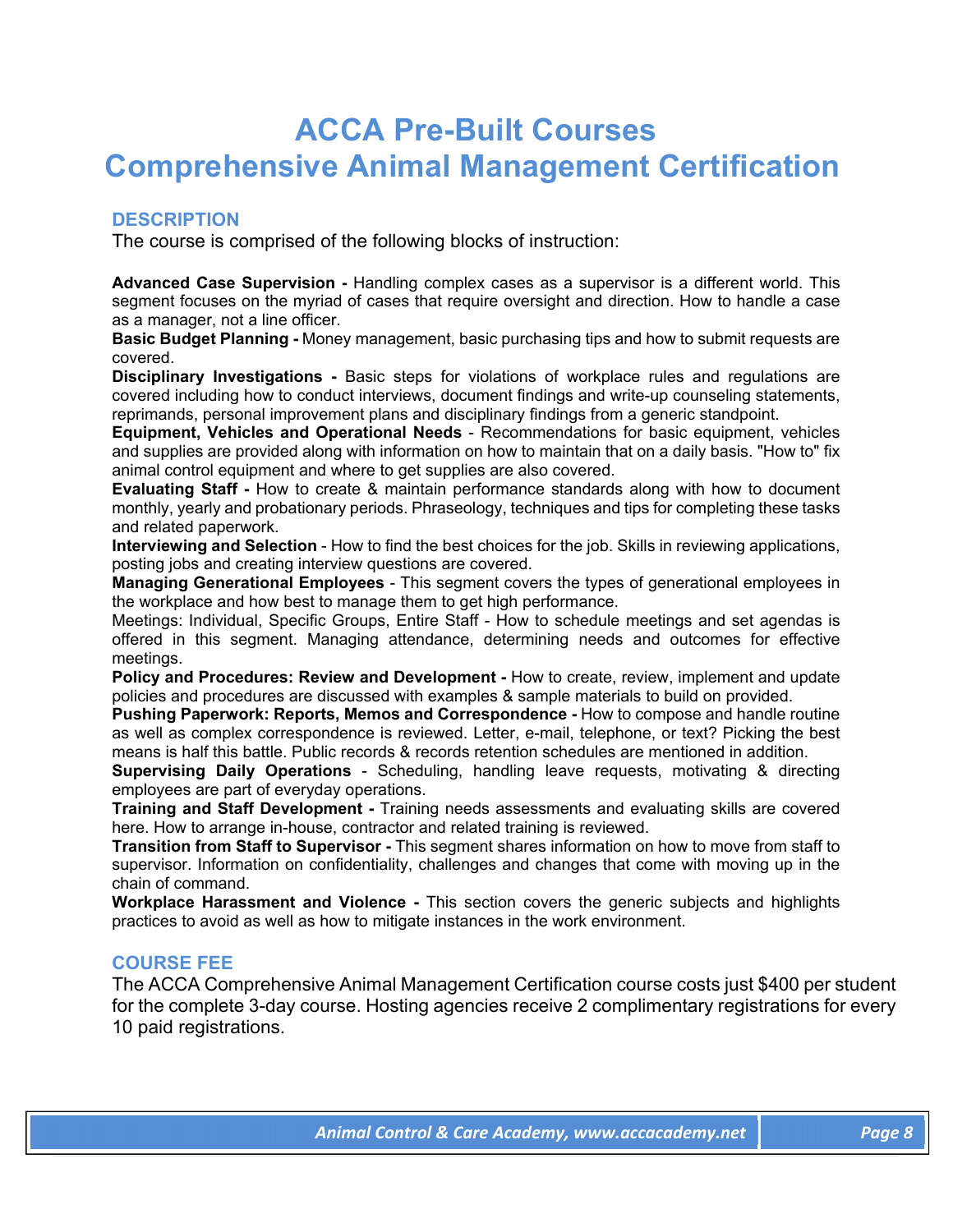# **Animal Hoarding Investigations**

# **DESCRIPTION**

A compulsive hoarder may often accumulate a large number of animals, failing to provide minimal standards of nutrition, sanitation and vet care, and fails to act on the deteriorating condition of the animals, the environment, or the negative impact on their own health and wellbeing. Such behaviors may be part of an overall mental health issue. Students will develop an understanding on how to document the scene for possible cruelty or neglect; evaluate possible intervention strategies including criminal, civil and regulatory and mental health; the need to prepare for a pre-hoarding event or large scale rescue sheltering plan; and how laws restricting the number of animals can be effective tools.

# **DURATION**

This is a 1-hour course. 10-minute breaks each hour, 1-hour lunch break when applicable (lunch on your own).

### **COURSE FEE**

Combined with other ACCA training modules to build a complete 8-hour day of training.

# **CLASS INFORMATION**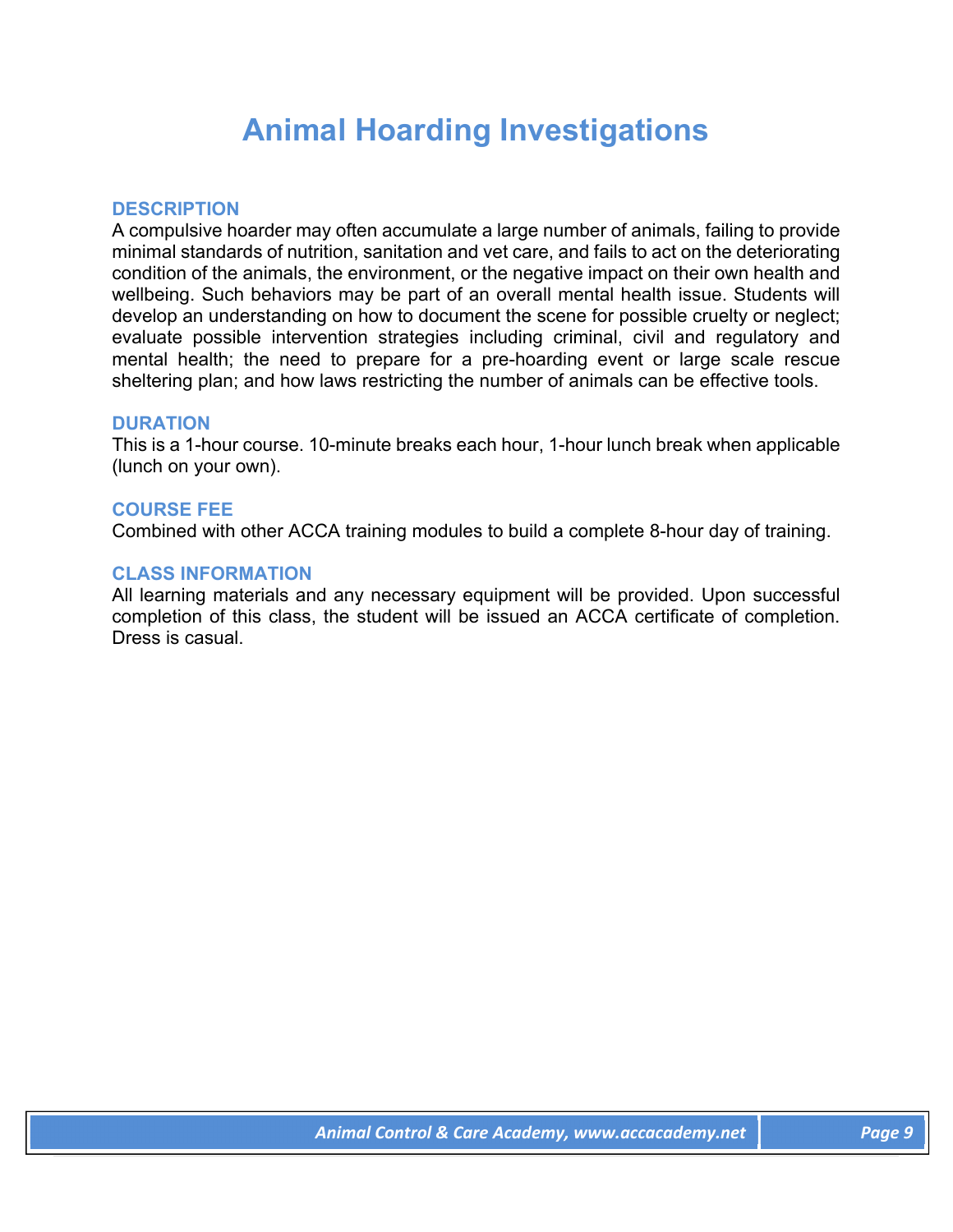# **Basic Animal Control Officer Investigations**

# **DESCRIPTION**

This course will detail the role of the Animal Control Officer in performing investigations and to identify the common types of investigations and variations between them. Participants will become familiar with scene assessment and the common tools and resources used in investigation procedures and case development. Complaint procedures, interview techniques and the types of forms and reports used for documentation will also be explained.

# **DURATION**

This is a 4-hour course. 10-minute breaks each hour, 1-hour lunch break when applicable (lunch on your own).

### **COURSE FEE**

\$75.00 per student; discounted pricing available when combined with other ACCA training modules.

### **CLASS INFORMATION**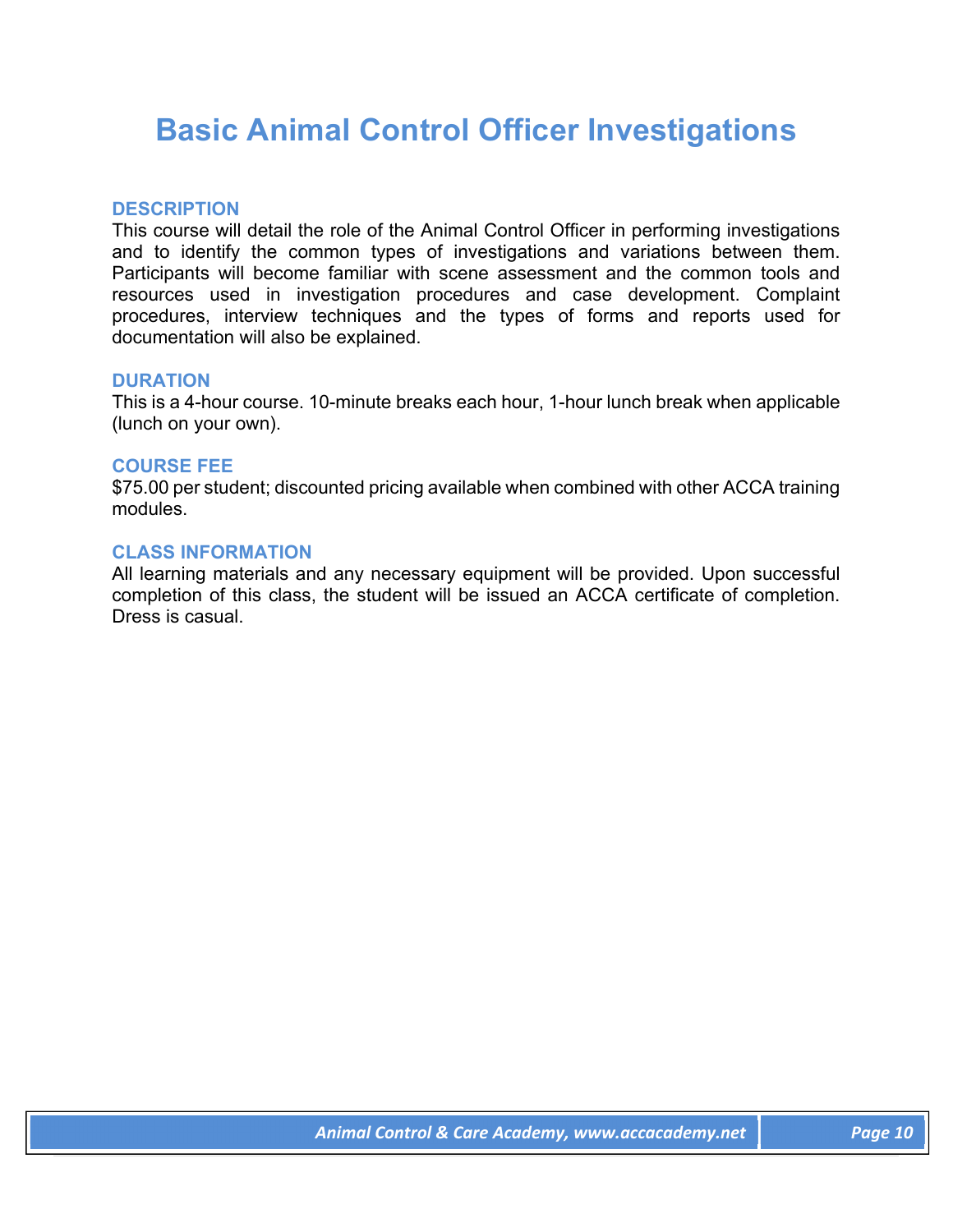# **Baton/Bitestick Certification**

### **DESCRIPTION**

The Baton/Bitestick Certification program is a hands-on program regarding the use of the tactical baton (bite stick) as a defensive tool to provide an Animal Control Officer with non-lethal force for dealing with aggressive animals and humans. Use of a bite stick for personal protection from animals and humans should be in accordance with agency training, policies, and procedures. The course will familiarize the Animal Control Officer with the practical use of the friction-lock and lever-lock baton. The training and instruction will cover the following topics: Safety; Legal Concepts; Use of Force Options; Documentation; Portation (mode of carry); and Practical Use and Retention of the ASP™ baton. The course includes both classroom and practical training.

### **DURATION**

This is an 8-hour course. 10-minute breaks each hour, 1-hour lunch break when applicable (lunch on your own).

### **COURSE FEE**

\$150.00 per student; discounted pricing available when combined with other ACCA training modules. Class is limited to 20 participants.

#### **CLASS INFORMATION**

All certification materials and any necessary equipment will be provided. Upon successful completion of this class, the student will be issued an ASP™ certificate of completion. Dress is casual, appropriate footwear is required (no flip-flops, sandals).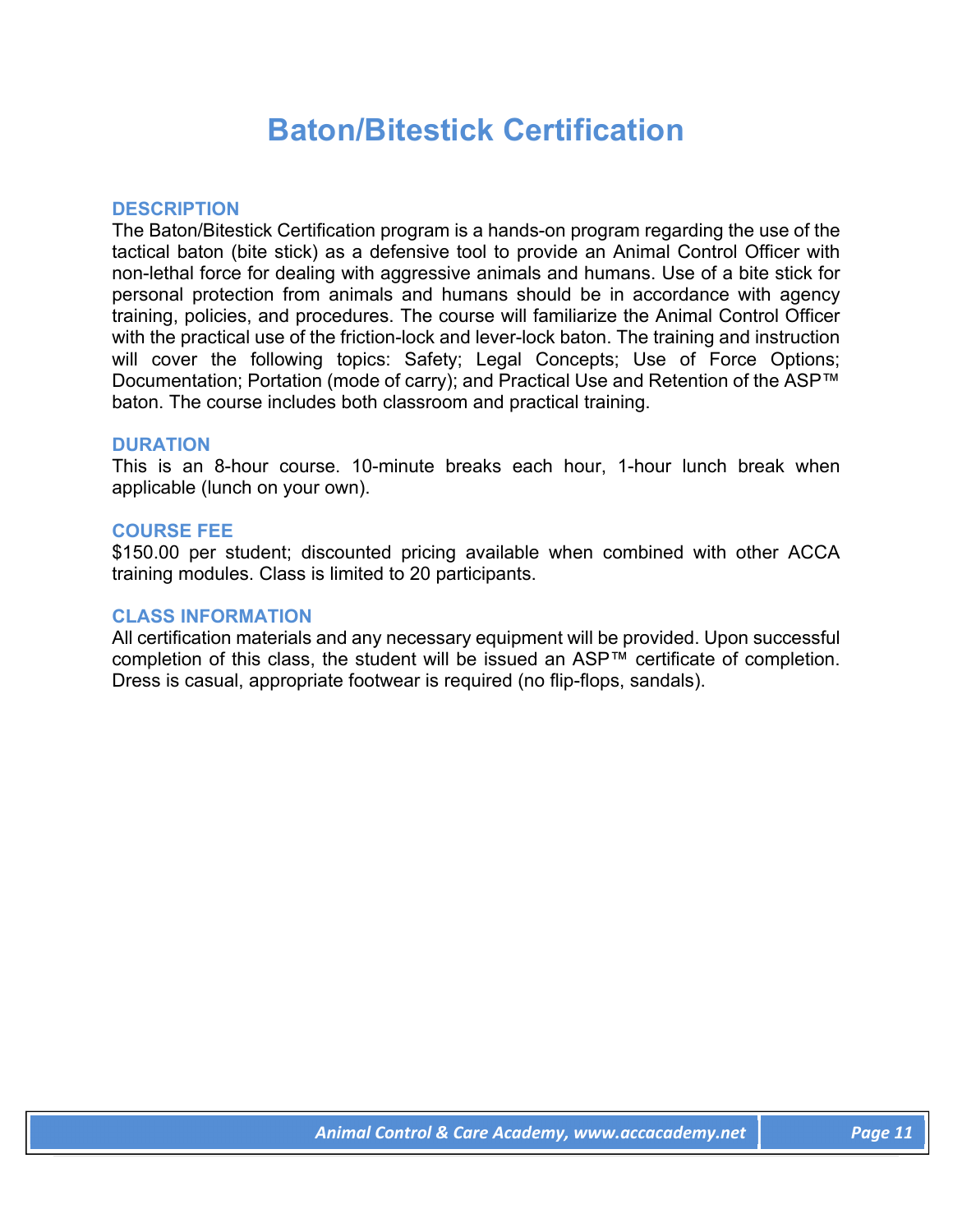# **Canine Behavior and Aggressive Dogs**

# **DESCRIPTION**

Within the United States, about 4.5 million people are bitten each year by dogs. Almost 1 in 5 of those victims require medical attention from their dog bite injuries. In the 14-year period of 2005 through 2018, dogs killed 471 people. These are staggering statistics and it takes responsible dog owners and public education and awareness about dog bites in order to prevent these needless attacks. This course will offer Animal Control Officers a basic understanding of dog behaviors in a field environment, to include:

- Assisting ACO's to recognize and respond to hazardous situations associated with dangerous or potentially dangerous dogs.
- Providing instruction in the principles of dog communication and in the tools, techniques and equipment that can be used to avoid, repel or handle aggressive dogs.
- Understanding the general characteristics of common dog bite scenarios.
- Identifying the presence of dogs on a property and the techniques for making such a presence known.
- Develop an understanding of the different forms of canine aggression.
- Understanding the different methods in which dogs communicate aggression or friendly moods and intention.
- Knowing how to apply a "force continuum" in selecting an appropriate response to dogs.
- Understanding techniques for minimizing personal injury in the event of an attack.
- Becoming familiar with resources to assist in officer-related animal bites.

# **DURATION**

This is a 4-hour course. 10-minute breaks each hour, 1-hour lunch break when applicable (lunch on your own).

# **COURSE FEE**

\$75.00 per student; discounted pricing available when combined with other ACCA training modules.

# **CLASS INFORMATION**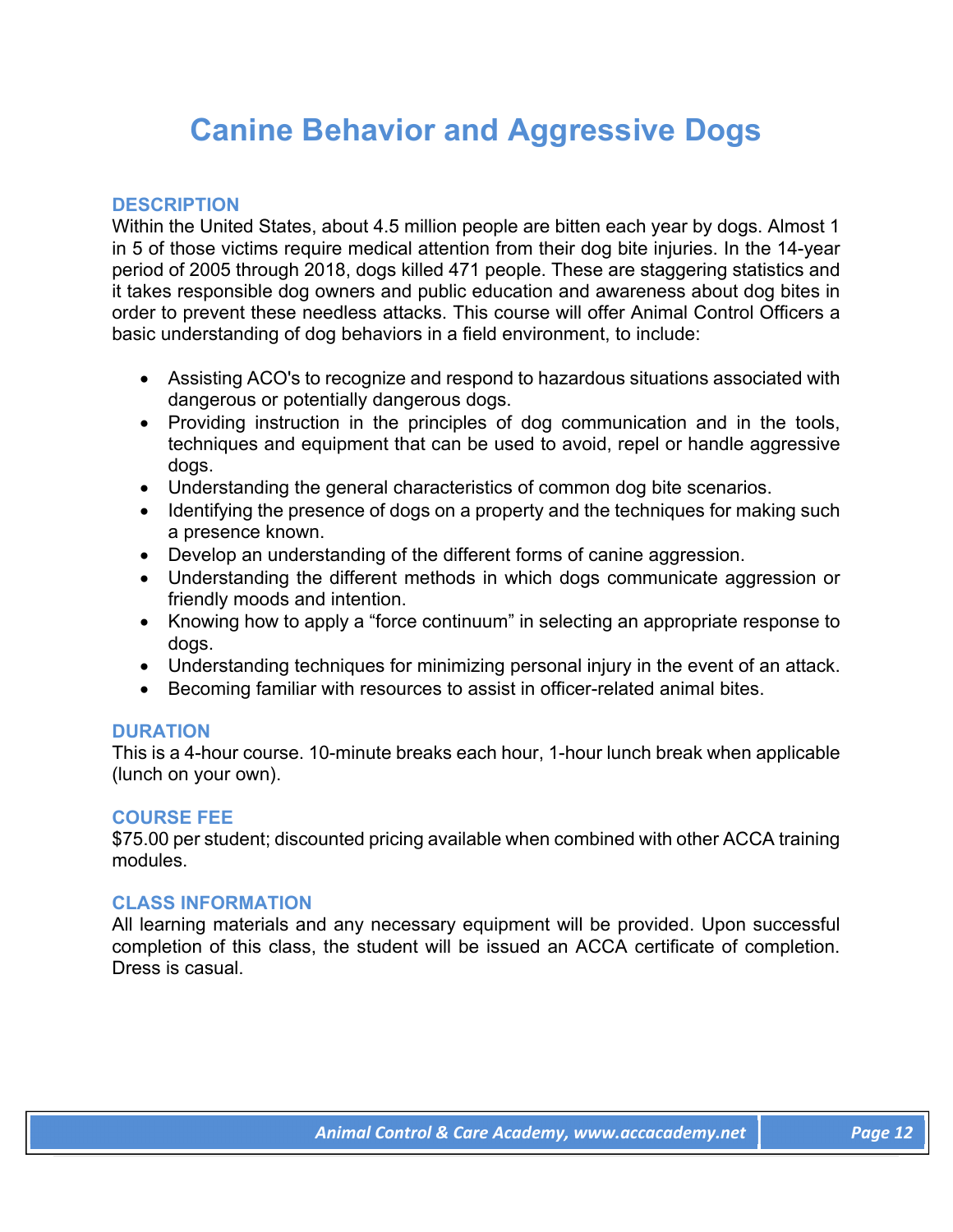# **Challenging Encounters in Animal Control**

# **DESCRIPTION**

Animal Control Officers encounter a variety of animal "interested" groups and individuals. Dealing with these people can present obstacles to education, enforcement and achieving compliance. This class covers strategies for dealing with everything from activists to elected officials with stops for "hoarders", animal welfare groups and administrators. Students will be provided with ideas on how to safely and effectively interact with a variety of persons in the animal realm.

### **DURATION**

This is a 1-hour course. 10-minute breaks each hour, 1-hour lunch break when applicable (lunch on your own).

### **COURSE FEE**

Combined with other ACCA training modules to build a complete 8-hour day of training.

#### **CLASS INFORMATION**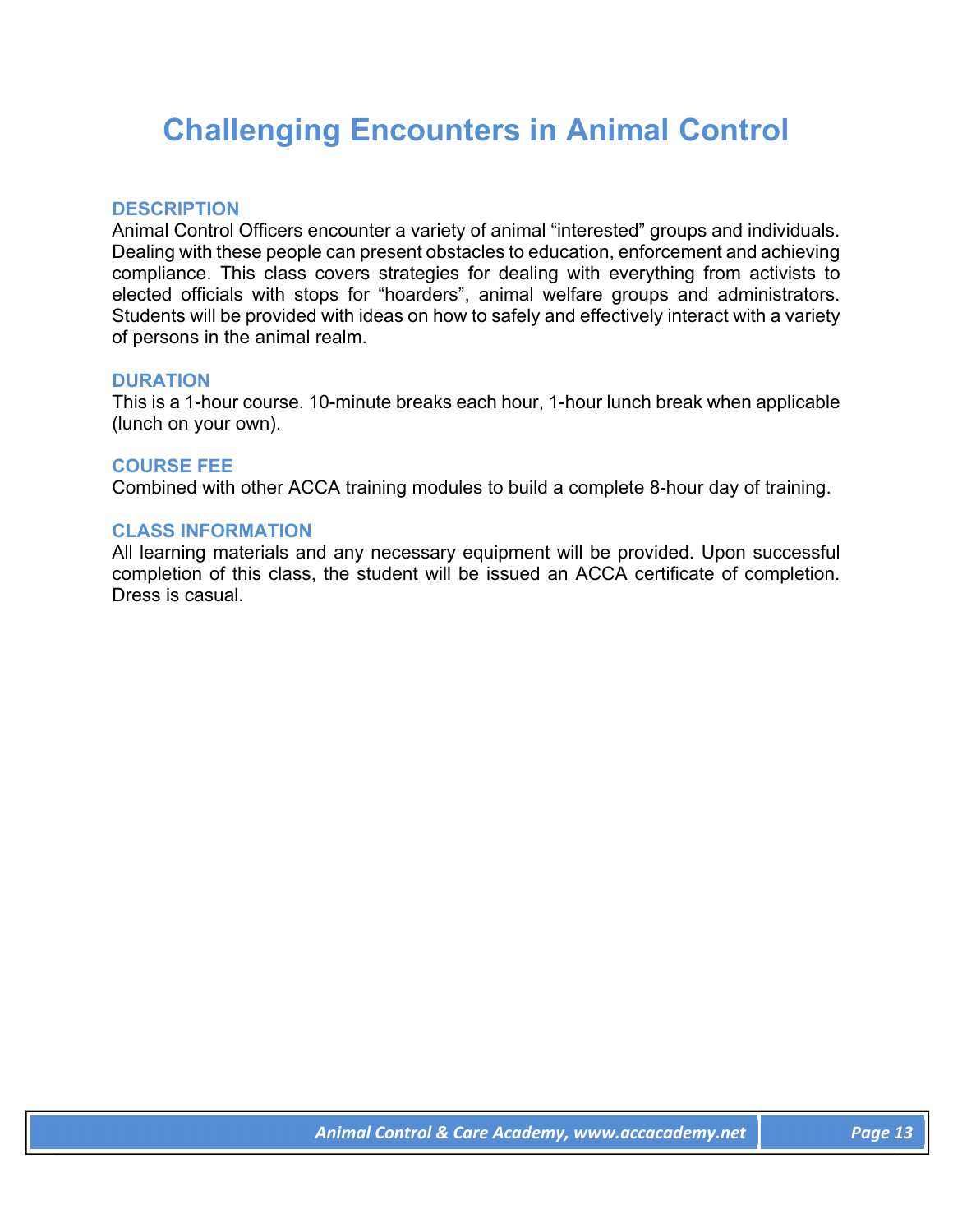# **Chemical Immobilization Certification**

# **DESCRIPTION**

Chemical Immobilization offers an alternative to the use of lethal force in response to animals that represent a danger to the public. This course will certify officers to chemically immobilize commonly-encountered animals, such as dogs, wildlife, exotics and agriculture animals. Humane techniques and methods, drugs and delivery devices, and deployment protocol (what qualifies an animal for chemical immobilization) will be discussed. This course includes both classroom and practical training.

# **DURATION**

This is an 8-hour course. 10-minute breaks each hour, 1-hour lunch break when applicable (lunch on your own).

### **COURSE FEE**

\$150.00 per student; discounted pricing available when combined with other ACCA training modules.

### **CLASS INFORMATION**

All learning materials and any necessary equipment will be provided. Upon successful completion of this class, the student will be issued an ACCA certificate of completion. Dress is casual, appropriate footwear is required (no flip-flops, sandals).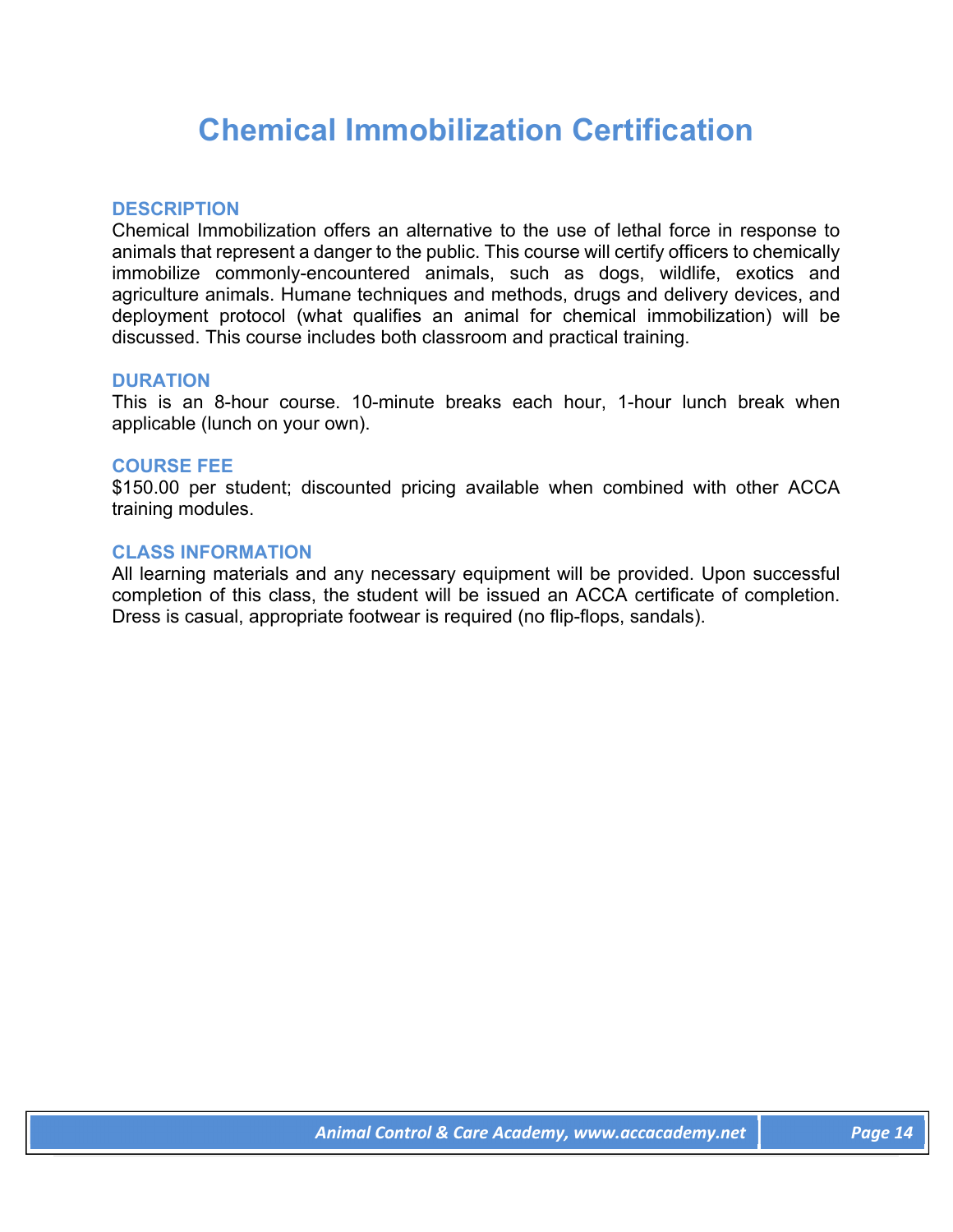# **Community Cooperation – Education & Outreach**

# **DESCRIPTION**

Animal Control Officers are often tapped to address civic leagues, community groups and administration. This instruction offers tips, guidelines and information on developing and speaking for a variety of functions and organizations. Effective communication is key to improving and enhancing your agency's image and often can make a difference in support and funding. Students will work on creating and presenting to the group to get firsthand experience in dealing with diverse community agencies.

# **DURATION**

This is a 1-hour course. 10-minute breaks each hour, 1-hour lunch break when applicable (lunch on your own).

# **COURSE FEE**

Combined with other ACCA training modules to build a complete 8-hour day of training.

### **CLASS INFORMATION**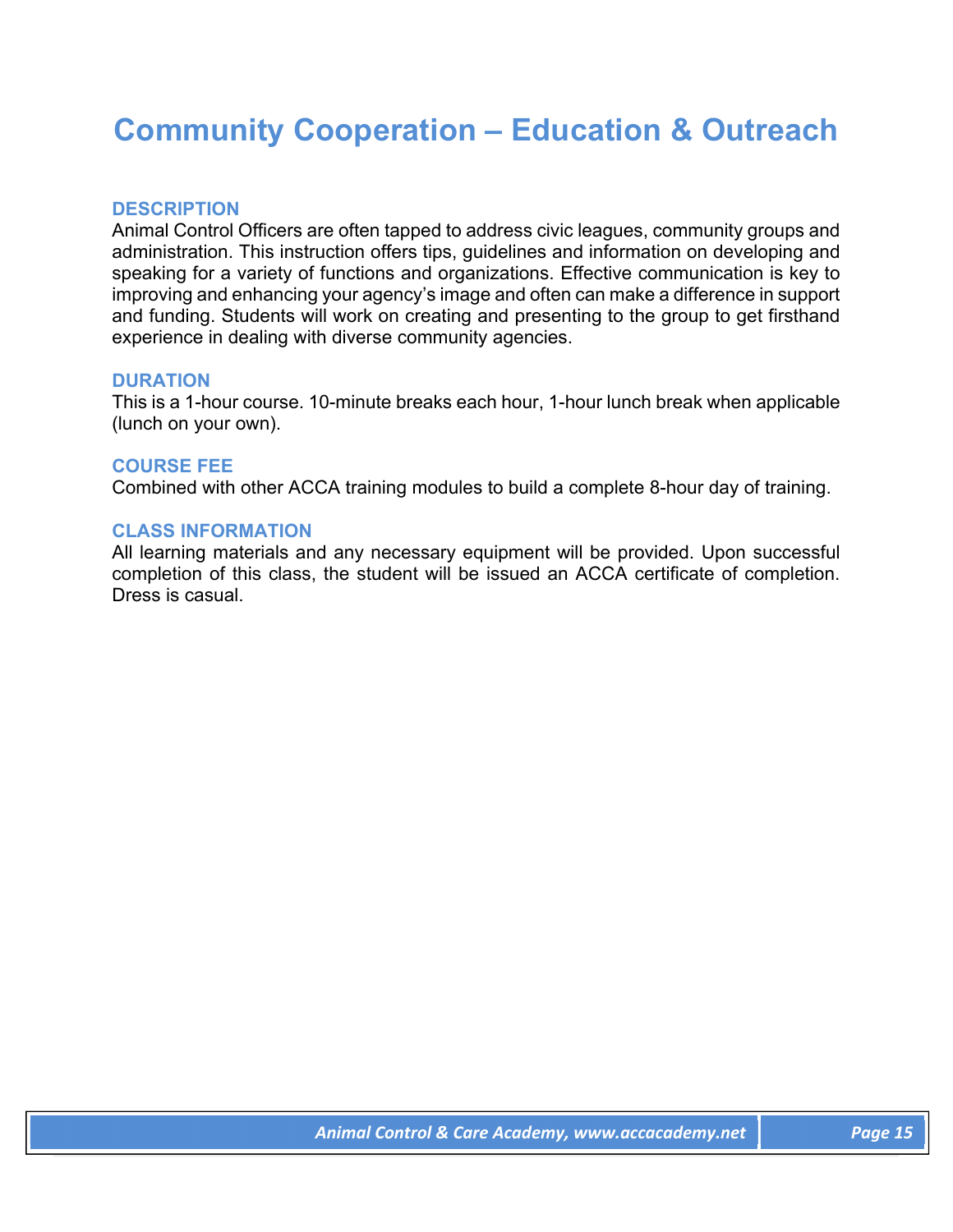# **Courtroom Testimony and Report Writing**

# **DESCRIPTION**

When should court preparation start? What should be done on the day of court? This block of instruction will focus on courtroom preparation and testimony from the initial call until the court date, to include when/why you should seek out your prosecutor before court; important things that should be done during your testimony; recognizing defense tactics and how to avoid them; and courtroom professionalism and dress standards/appearance. This course also includes instruction on how to write fact-based, unbiased, clear, grammatical reports as a record of the event and a tool for prosecution.

# **DURATION**

This is a 2-hour course. 10-minute breaks each hour, 1-hour lunch break when applicable (lunch on your own).

# **COURSE FEE**

Combined with other ACCA training modules to build a complete 8-hour day of training.

### **CLASS INFORMATION**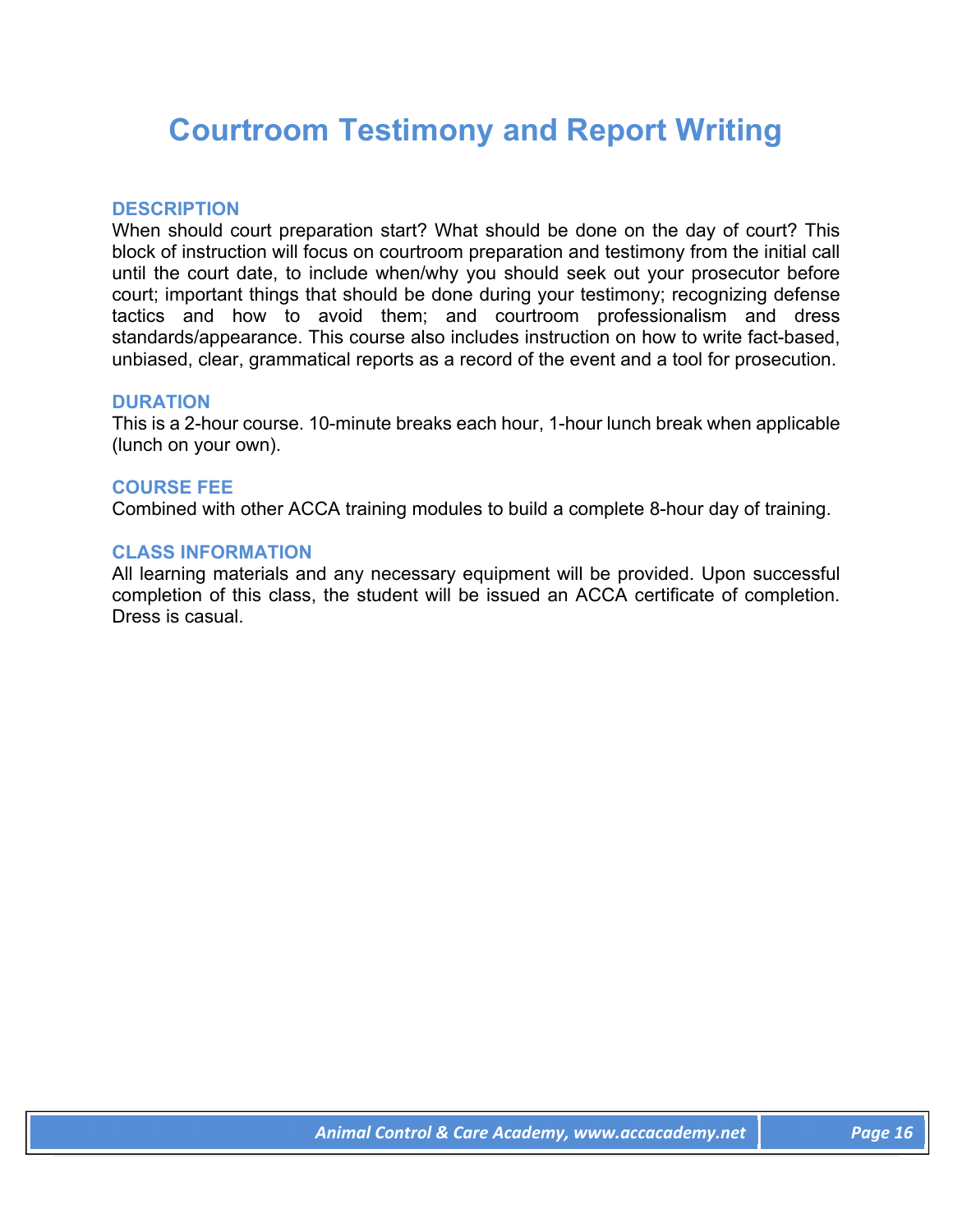# **Diversion - Alternative Enforcement Programs**

# **DESCRIPTION**

Integrating additional enforcement strategies can strengthen and improve Animal Control operations. This course offers students a variety of innovative ideas that provide revenue enhancement, improved license compliance and alternatives to traditional citations. These are not replacements for existing programs, but rather they are additions that generate positive results.

### **DURATION**

This is a 1-hour course. 10-minute breaks each hour, 1-hour lunch break when applicable (lunch on your own).

### **COURSE FEE**

Combined with other ACCA training modules to build a complete 8-hour day of training.

# **CLASS INFORMATION**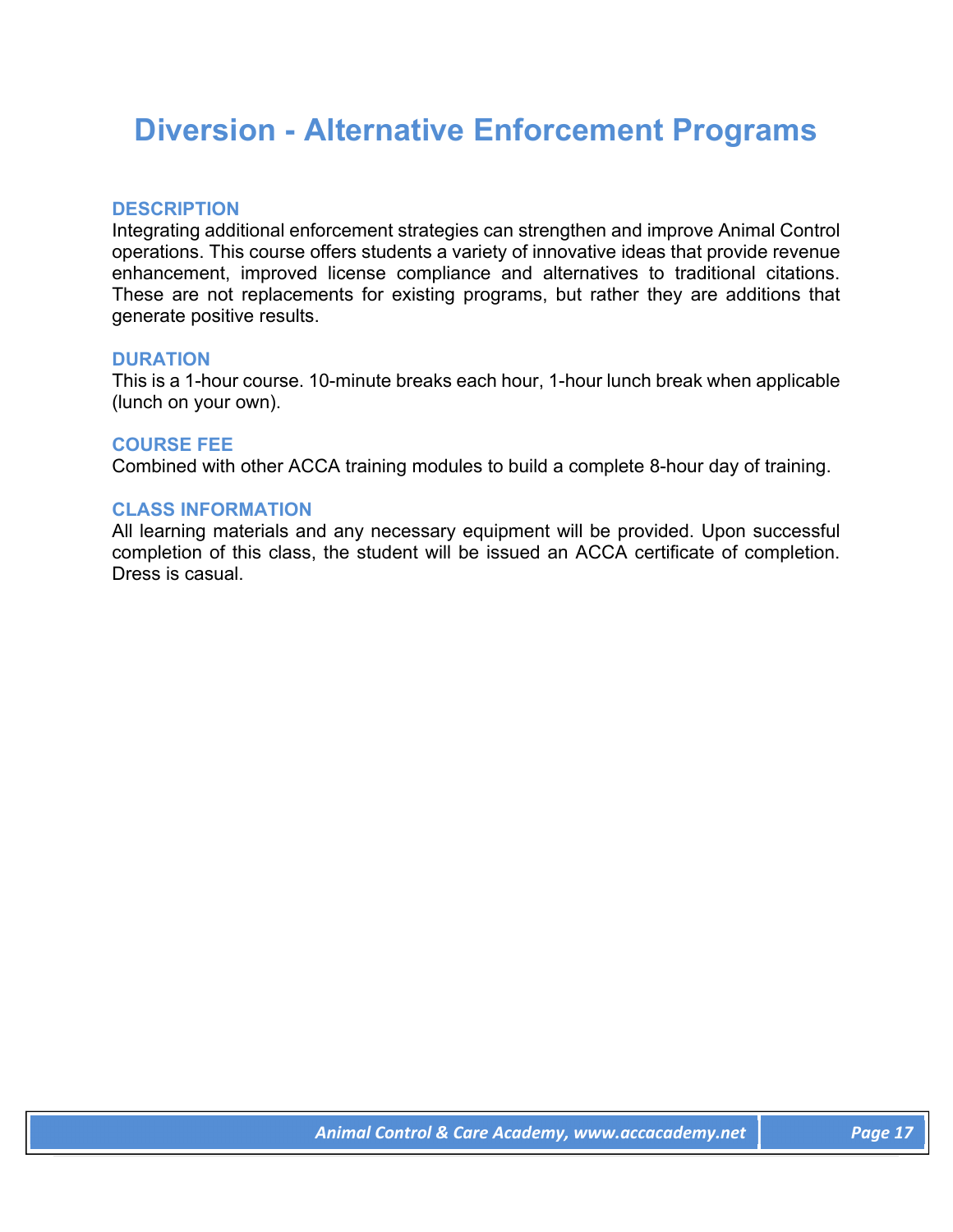# **Evidence Law and Collection**

# **DESCRIPTION**

The key to a successful outcome in any animal-related investigation is the recognition and collection of evidence. The first responder's initial actions are critical to animal crime scene investigations. This course will discuss the importance of numerous types of evidence and to identify, process, and preserve the crime scene and items of evidence found in them. The course will demonstrate the challenges that are faced when presenting veterinary and animal crime scene evidence in a court of law. The goal is to help students be more comfortable with the process of collecting and presenting evidence in such cases, and to learn how to avoid some of the common mistakes that might make such testimony ineffective.

# **DURATION**

This is a 2-hour course. 10-minute breaks each hour, 1-hour lunch break when applicable (lunch on your own).

# **COURSE FEE**

Combined with other ACCA training modules to build a complete 8-hour day of training.

# **CLASS INFORMATION**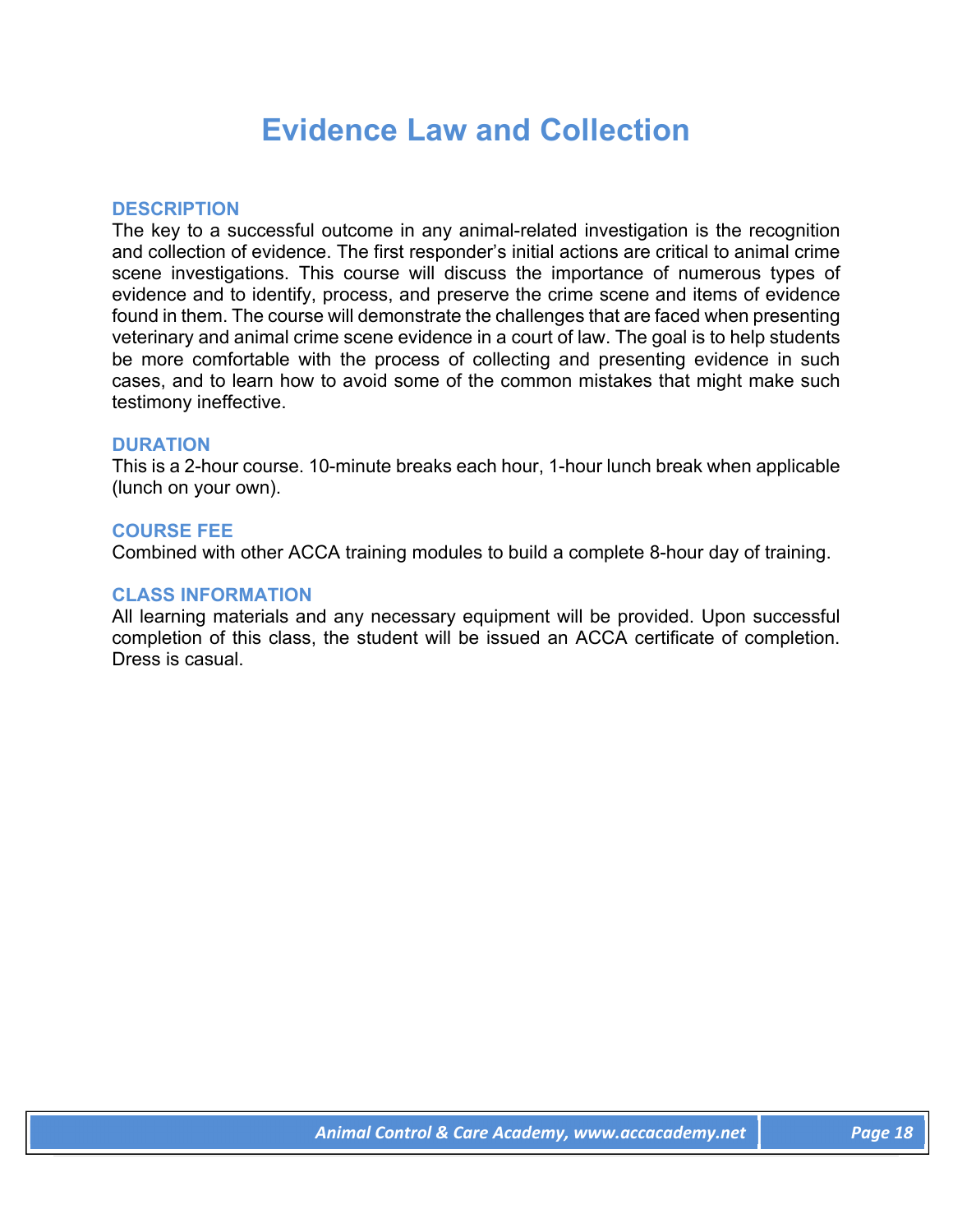# **Field Training Officer Certification**

# **DESCRIPTION**

This course will provide Animal Control Professionals who specialize in on-the-job training the opportunity to gain recognition for their education and professional dedication to the field-training concept. Field training develops new employees into professional and ethical members of the organization. Agencies lacking a properly functioning field-training program are open to discredit and liability. A properly organized, supervised, and functioning field-training program is critical to the development of an agency. The course is specific to the Animal Control profession, and requires mandatory participation from all students in role-playing and training exercises. The course includes a sample agency Field Training Manual.

# **DURATION**

This is a 16-hour course. 10-minute breaks each hour, 1-hour lunch break each day (lunch on your own).

### **COURSE FEE**

\$300.00 per student; discounted pricing available when combined with other ACCA training modules.

#### **CLASS INFORMATION**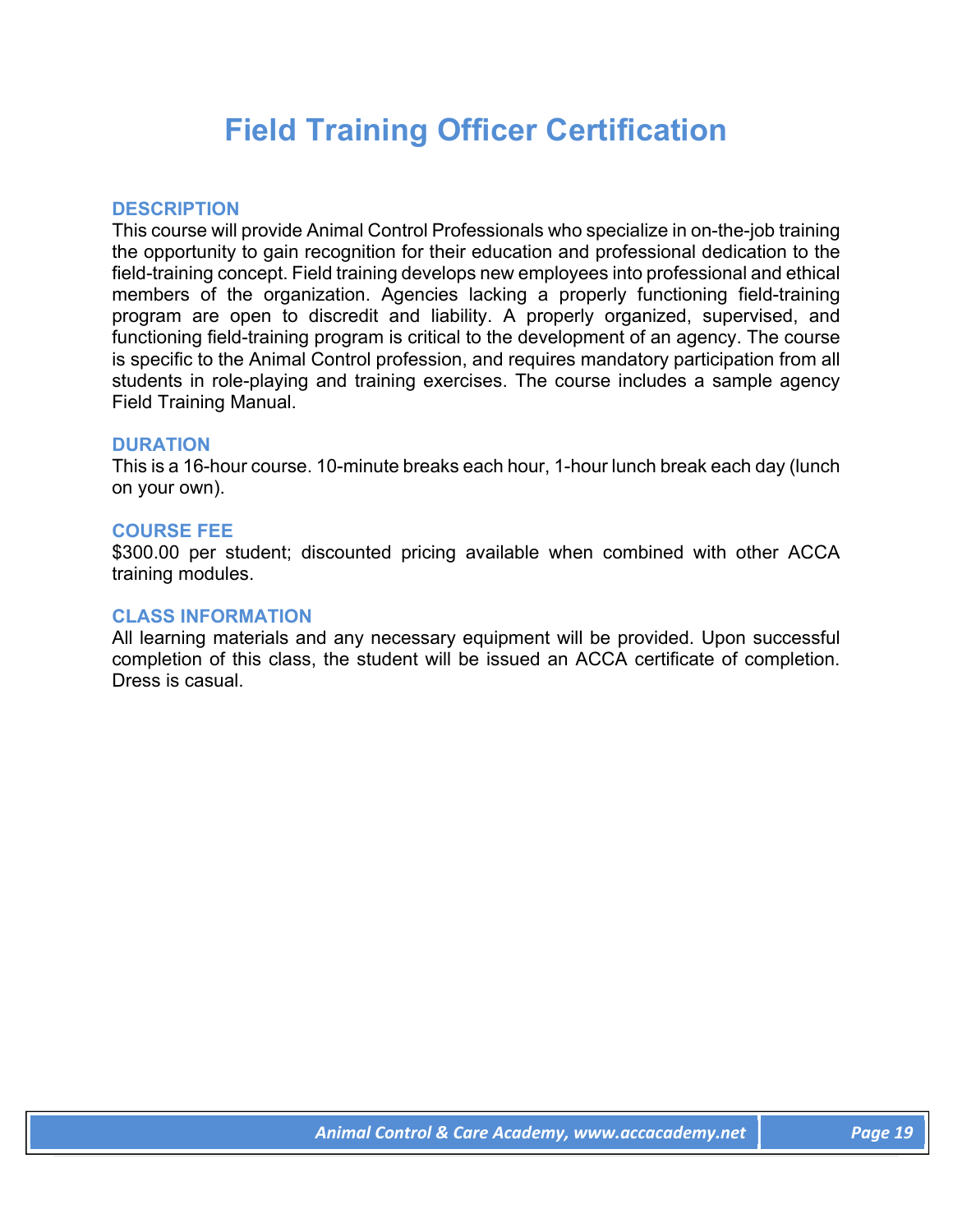# **Handcuffs – Arrest and Control Certification**

# **DESCRIPTION**

The ASP™ Handcuff – Arrest and Control Certification program is a hands-on program regarding the use of handcuffs. Although many Animal Control Officers do not have arrest powers, ACO's may be required to assist law enforcement officers in certain situations. This course is designed to provide the ACO with a clear understanding of the conditions in which restraints may be used, justification for use, and how to document these actions. The course goes into great depth on Portation (Carrying), Presentation (Drawing), and Handcuff application techniques. The course includes both classroom and practical training.

# **DURATION**

This is a 4-hour course. 10-minute breaks each hour, 1-hour lunch break when applicable (lunch on your own).

# **COURSE FEE**

\$100.00 per student; discounted pricing available when combined with other ACCA training modules. Class is limited to 20 participants.

# **CLASS INFORMATION**

All certification materials and any necessary equipment will be provided. Upon successful completion of this class, the student will be issued an ASP™ certificate of completion. Dress is casual, appropriate footwear is required (no flip-flops, sandals).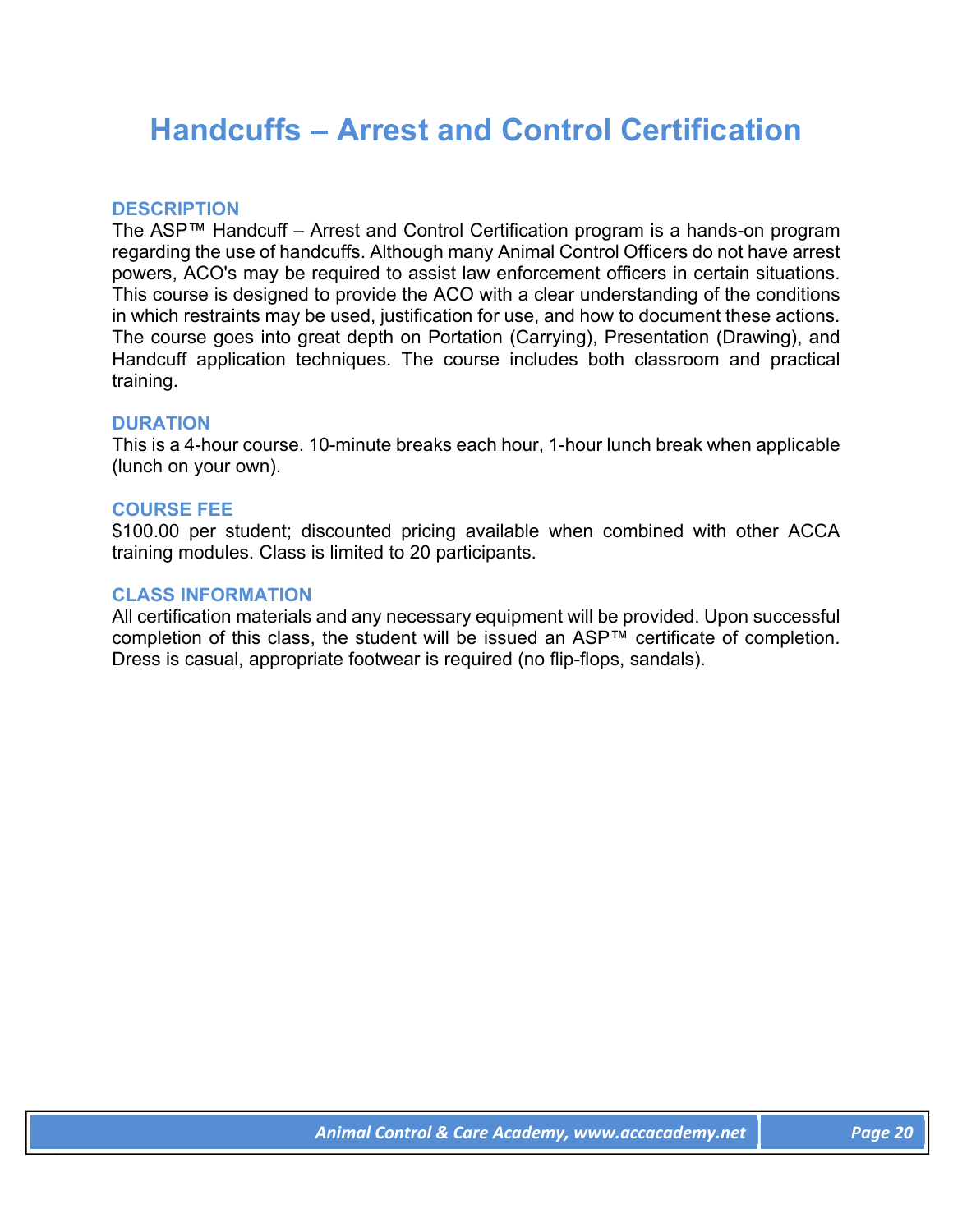# **Illegal Animal Fighting**

# **DESCRIPTION**

The illegal animal fighting workshop addresses both dog fighting and cockfighting activity. The course covers officer safety considerations, the history of animal fighting, applicable state and federal laws, search warrants and warrantless entries, investigation techniques, evidence collection and impoundment of animals, agency and task force coordination for successful case prosecution.

# **DURATION**

This is a 4-hour course. 10-minute breaks each hour, 1-hour lunch break when applicable (lunch on your own).

### **COURSE FEE**

\$75.00 per student; discounted pricing available when combined with other ACCA training modules.

# **CLASS INFORMATION**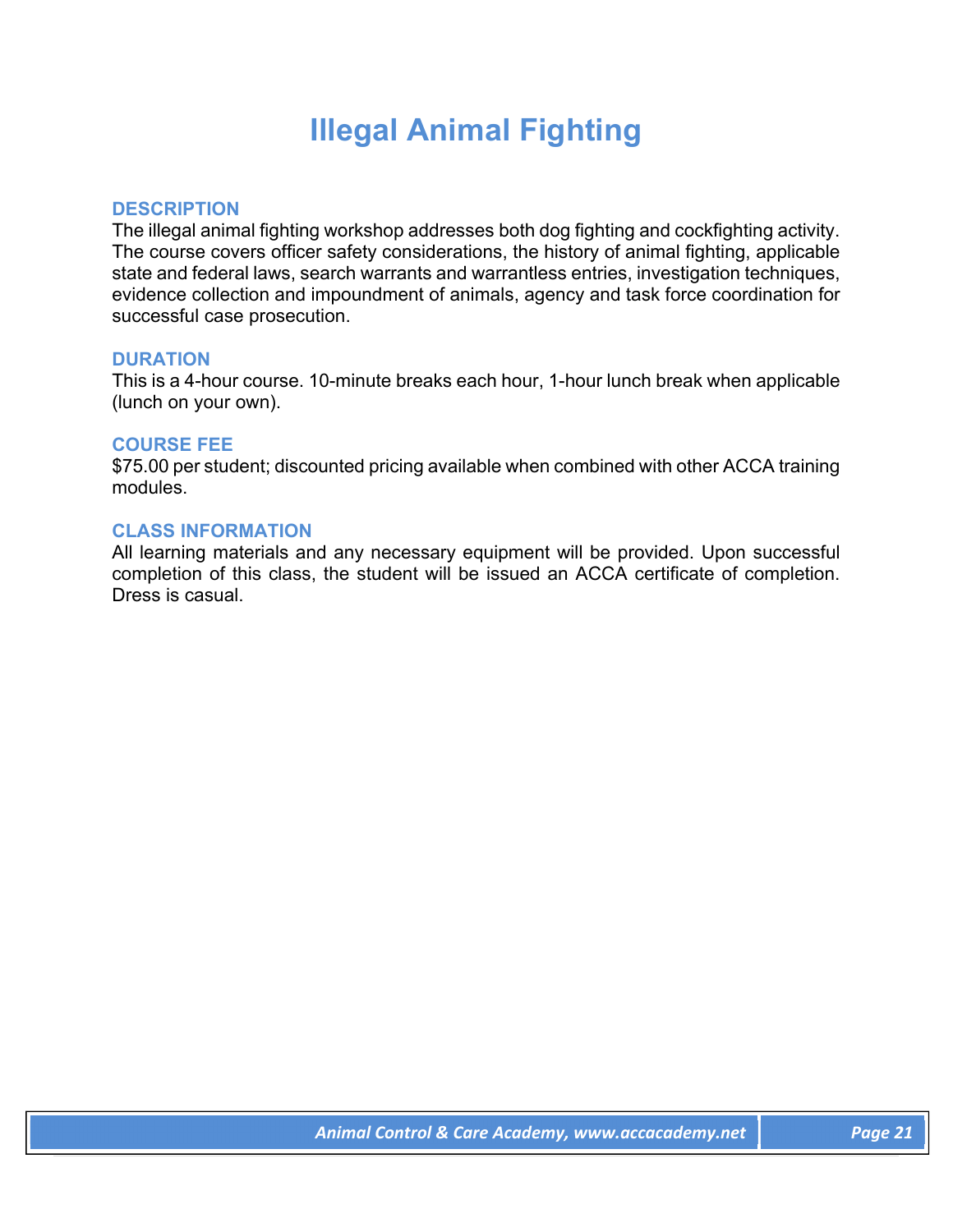# **Interpersonal Communication**

# **DESCRIPTION**

For Animal Control professionals, communication skills are the most important of all the skills necessary to succeed in our profession. Being effective at communicating equates into becoming successful. Being an ineffective communicator usually results in poor interpersonal relationships, citizens' complaints, and possibly even injury or death on the job. This training offers practical tools and strategies for improving an ACO's verbal and nonverbal communication skills.

# **DURATION**

The course is offered in a 4-hour format. 10-minute breaks each hour, 1-hour lunch break when applicable (lunch on your own).

### **COURSE FEE**

\$75.00 per student; discounted pricing available when combined with other ACCA training modules. Class is limited to 40 participants.

### **CLASS INFORMATION**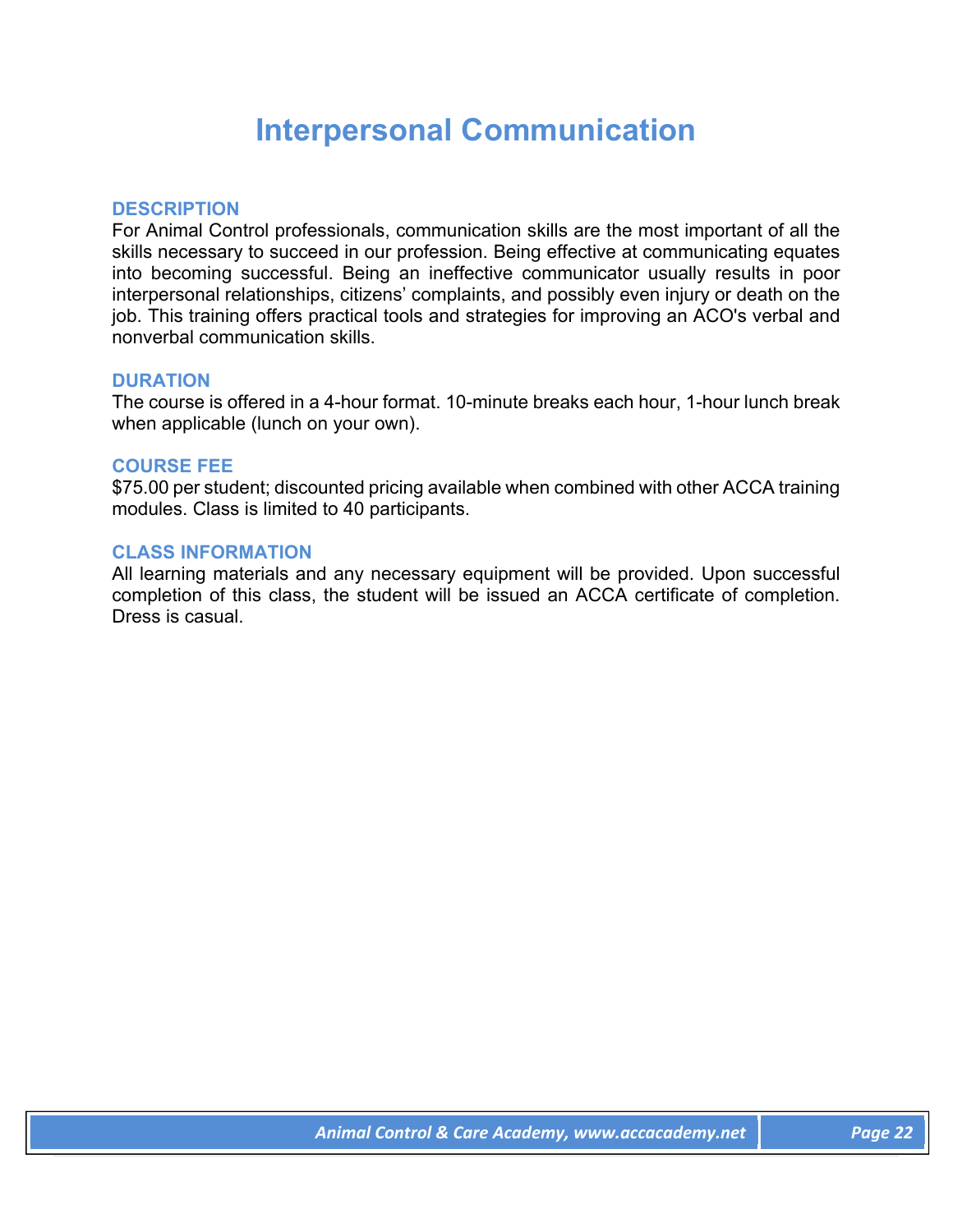# **Investigative Techniques for Cruelty and Neglect Complaints**

#### **DESCRIPTION**

Students in this course will learn techniques to improve their ability to investigate and prepare cases regarding cruelty and neglect situations encountered in the field. Students will learn how to determine a valid complaint; determine how the situation fits the elements of the law; review the Tufts Animal Care and Condition (TACC)/Purina Assessment Scaling; identify exigent circumstances; understand the importance of narrative reports, veterinary examinations, and scene documentation; and prepare case files and suggested possible charges for the prosecutor. Students will also learn how to differentiate between a situation that is correctable with education and when situations require enforcement action.

### **DURATION**

This is an 8-hour course. 10-minute breaks each hour, 1-hour lunch break when applicable (lunch on your own).

#### **COURSE FEE**

\$150.00 per student; discounted pricing available when combined with other ACCA training modules.

#### **CLASS INFORMATION**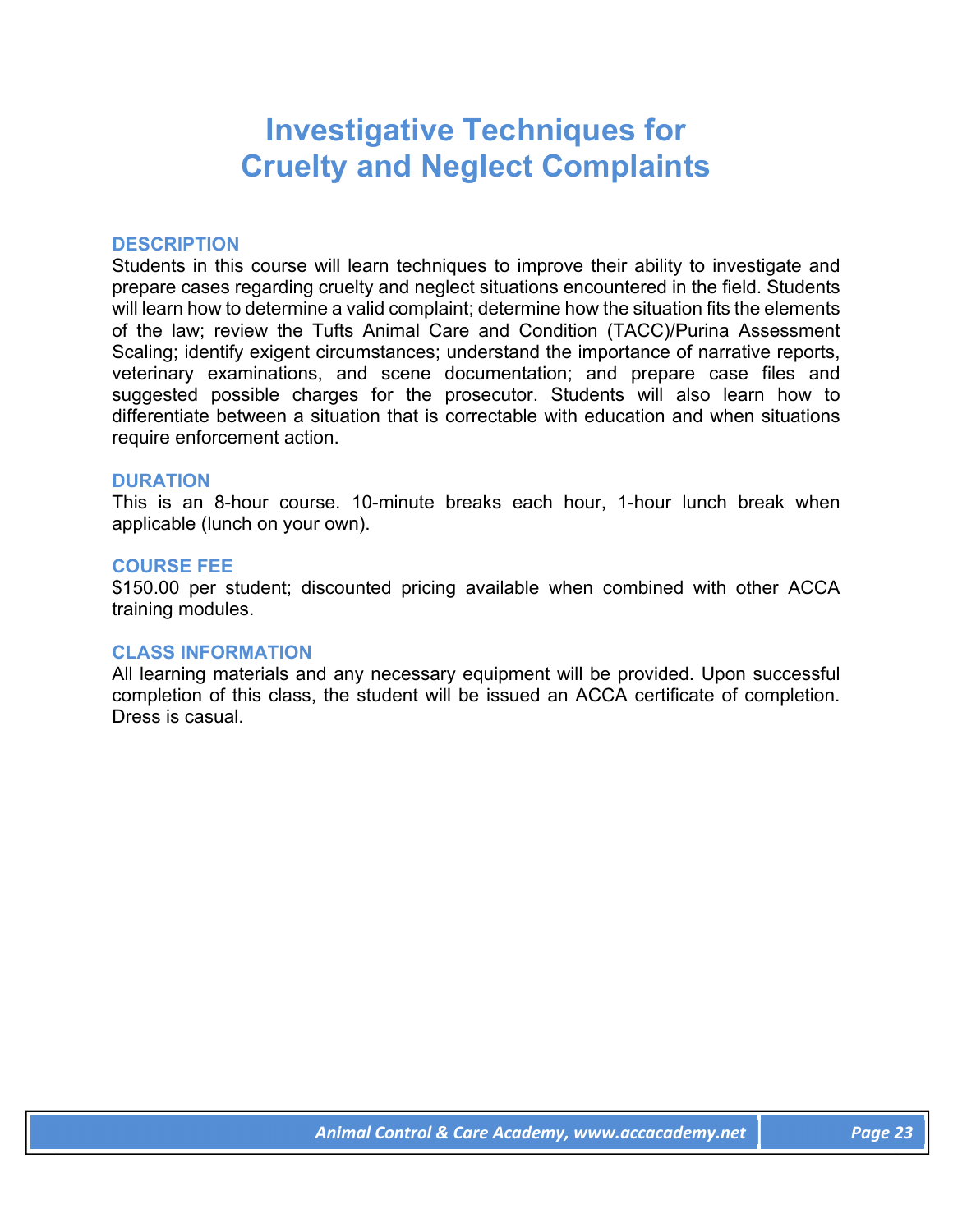# **Laws and Enforcement Procedures**

### **DESCRIPTION**

Whether an animal regulatory agency is large or small, made up of many officers or just one part-time officer, it operates under authority granted by a specific set of laws. This authority begins with the United States Constitution and is contained within state constitutions. States may enable cities or counties to address their animal problems by enacting ordinances. This course is designed to establish a working knowledge and understanding of the common laws relating to animal control and field services. The topics include leash laws; noise complaints; sanitation issues; limit laws; cruelty and neglect; tethering; license requirements; rabies control; prohibited conduct; vicious and dangerous dogs; and citation servicing protocols.

### **DURATION**

This is a 4-hour course. 10-minute breaks each hour, 1-hour lunch break when applicable (lunch on your own).

### **COURSE FEE**

\$75.00 per student; discounted pricing available when combined with other ACCA training modules.

# **CLASS INFORMATION**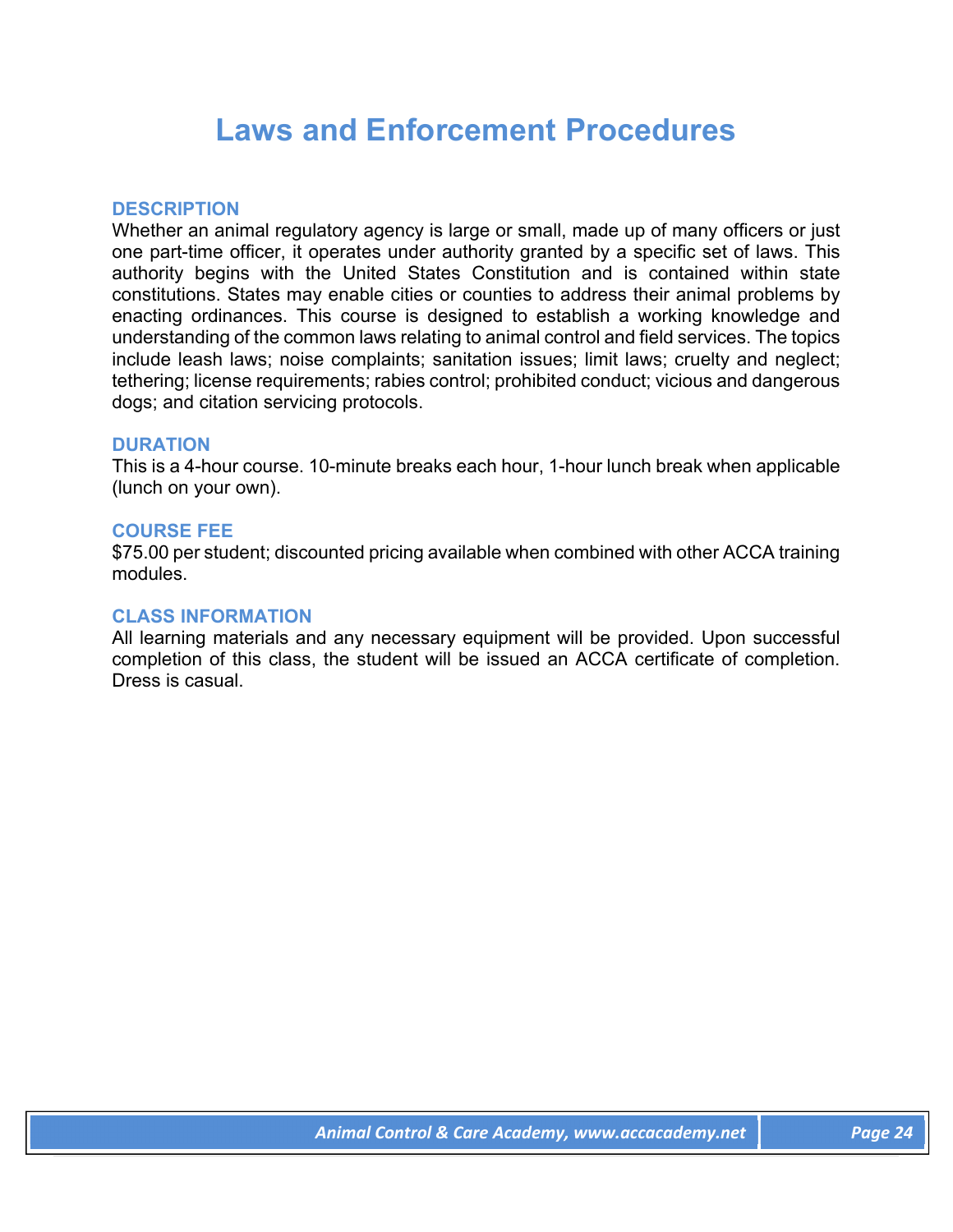# **Lifting & Loading for Animal Control**

# **DESCRIPTION**

Students will be given instruction on body mechanics, safety, individual lifting techniques, team lifting techniques, alternatives to lifting, loading & transporting techniques, and mechanical assistance options. Lifting will cover both objects & animals in static and dynamic scenarios. While general areas are covered, this course is designed and intended for animal care professionals and covers domestic animals with guidance on wildlife/livestock. The class will include physical/practical exercises (pass/fail) and a written comprehension test (80% passing score). A certificate of completion will be provided with passing score.

# **DURATION**

This is a 4-hour course. 10-minute breaks each hour, 1-hour lunch break when applicable (lunch on your own).

# **COURSE FEE**

\$100.00 per student; discounted pricing available when combined with other ACCA training modules.

# **CLASS INFORMATION**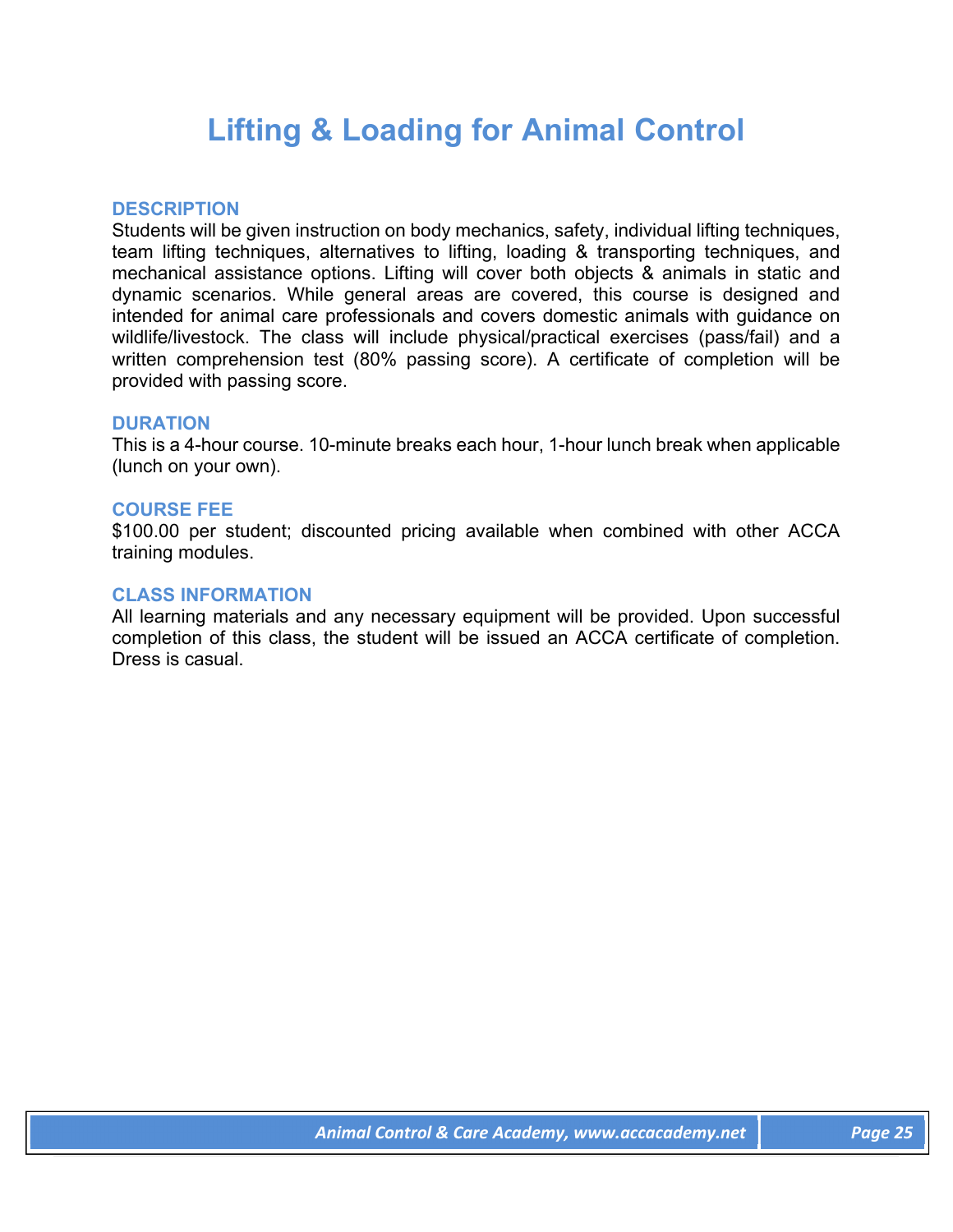# **Officer Safety and Protection**

# **DESCRIPTION**

This course will offer an understanding of the principles of officer safety, to include: personal protective equipment recommendations; health risks associated with animal control work; challenges associated with driving animal control service delivery vehicles; vehicular traffic risks; injury prevention related to the loading/unloading of animals on the vehicle; evaluating risks while on private property; contact considerations with citizens/violators; understanding the Safety Zone, to include proper distance, proper stance, and having an escape route; developing a survival mindset; and evaluating behavioral indicators of assaults.

# **DURATION**

This is a 4-hour course. 10-minute breaks each hour, 1-hour lunch break when applicable (lunch on your own).

# **COURSE FEE**

\$75.00 per student; discounted pricing available when combined with other ACCA training modules.

### **CLASS INFORMATION**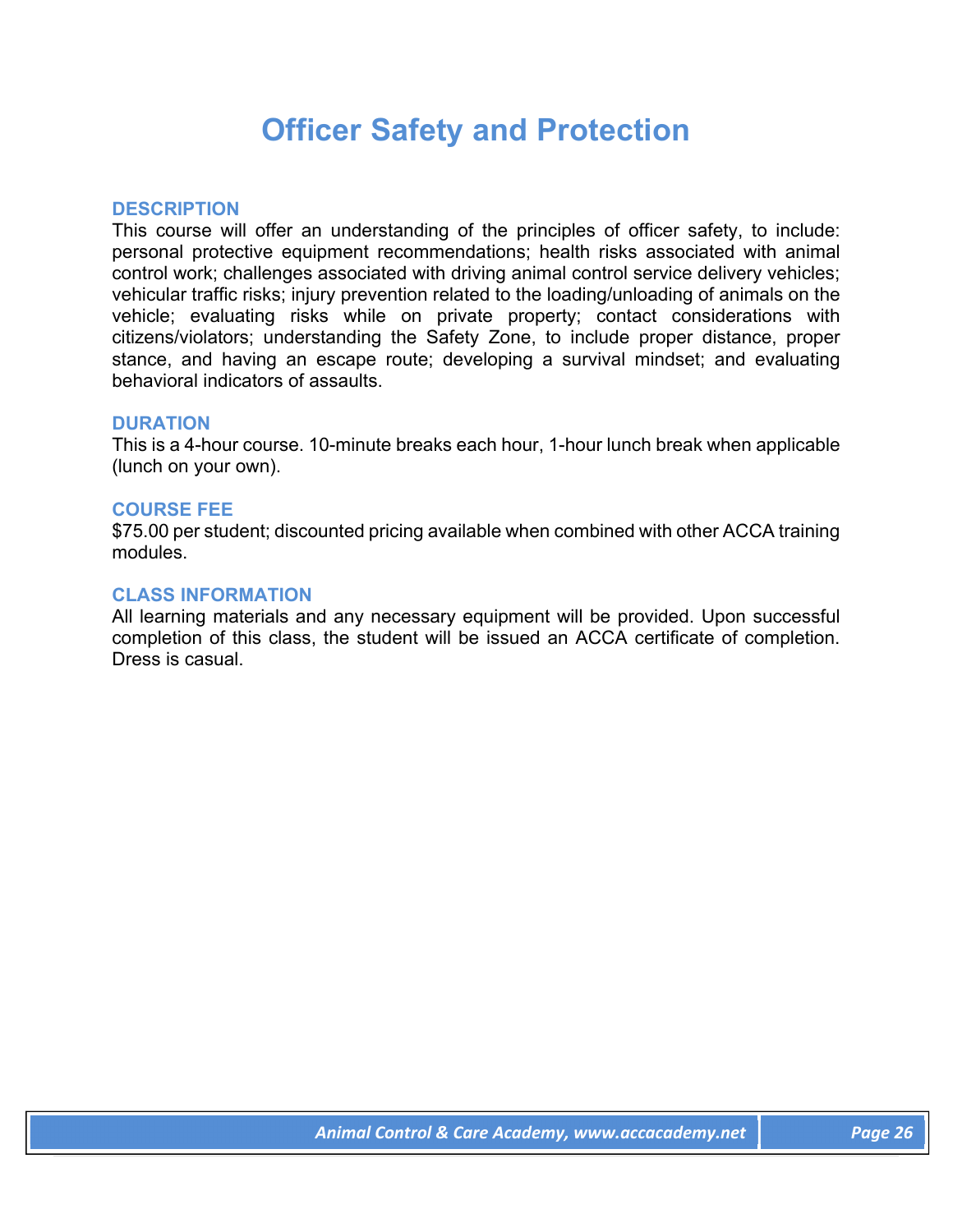# **Oleoresin Capsicum Aerosol Training (OCAT) Certification**

# **DESCRIPTION**

This program will certify students to utilize the Oleoresin Capsicum Aerosol (OC) as a defensive tool to provide an Animal Control Officer with non-lethal force for dealing with aggressive animals and humans. Use of Oleoresin Capsicum Aerosol for personal protection from animals and humans should be in accordance with agency training, policies, and procedures. The course provides instruction and training in the following areas:

- To present principles, skills and techniques of understanding and using OC.
- Control violent and aggressive behavior of humans and dogs.
- Reduce personal injury to officers, individuals and the public.
- Increase an officer's confidence in physically threatening situations.
- Reduce the exposure of civil liability of the officer and the employer for unnecessary or improper force.

# **DURATION**

This is a 4-hour course. 10-minute breaks each hour, 1-hour lunch break when applicable (lunch on your own).

# **COURSE FEE**

\$100.00 per student; discounted pricing available when combined with other ACCA training modules. Class is limited to 20 participants. Student exposure to O.C. is not required.

# **CLASS INFORMATION**

All certification materials and any necessary equipment will be provided. Upon successful completion of this class, the student will be issued an ACCA certificate of completion. Dress is casual, appropriate footwear is required (no flip-flops, sandals).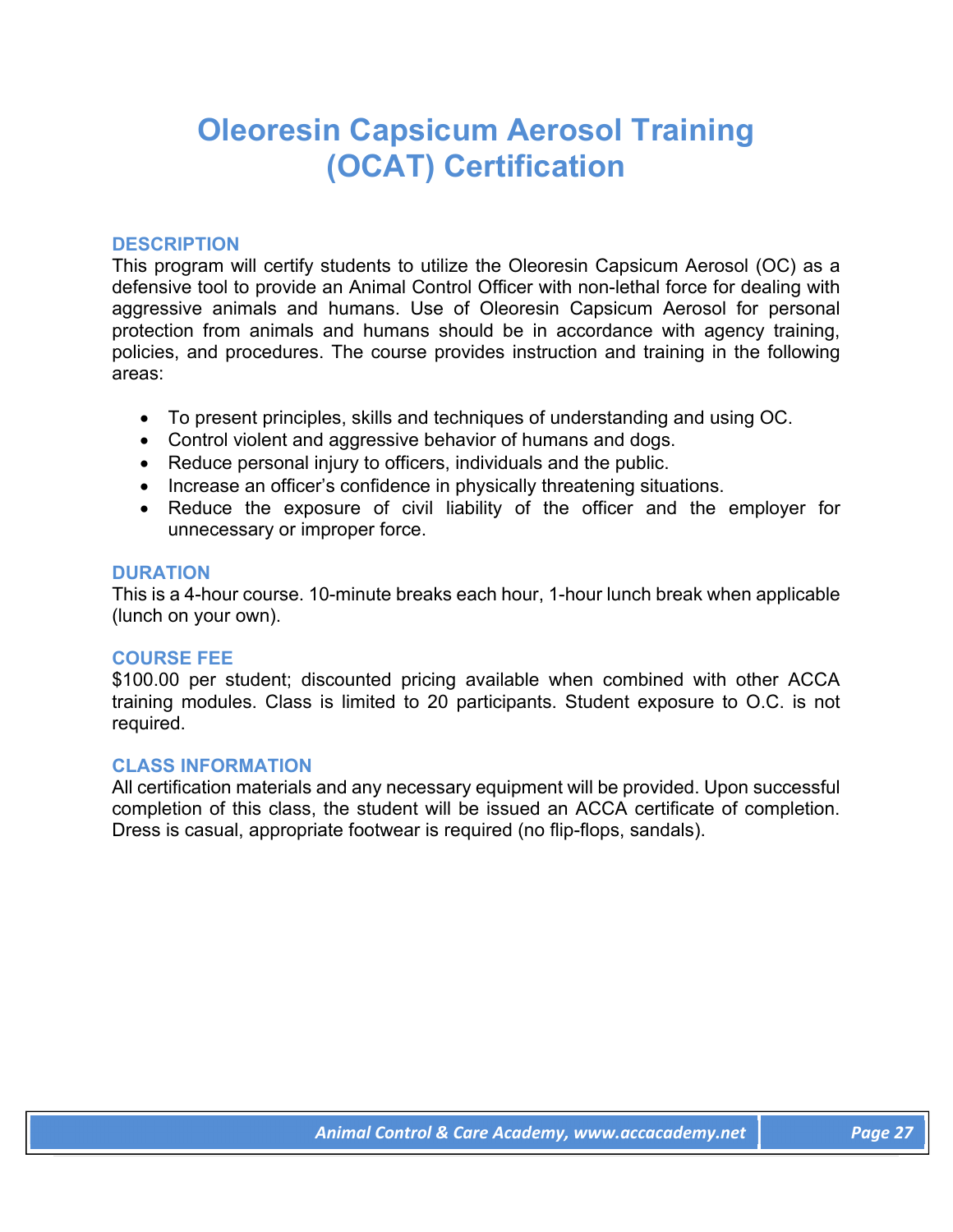# **Performing Animal Exhibitor Inspections**

# **DESCRIPTION**

This training provides background, knowledge and understanding related to performing animal exhibitions such as circuses, rodeos, petting zoos and similar atypical animal operations. Topics include inspection criteria, atypical animal abuse recognition, USDA and Federal Animal Welfare Act regulations, dealing with operators and organizations. The course will help clarify and define the roles of ACO's and Law Enforcement within the scope of their employment.

# **DURATION**

This is a 1-hour course. 10-minute breaks each hour, 1-hour lunch break when applicable (lunch on your own).

# **COURSE FEE**

Combined with other ACCA training modules to build a complete 8-hour day of training.

### **CLASS INFORMATION**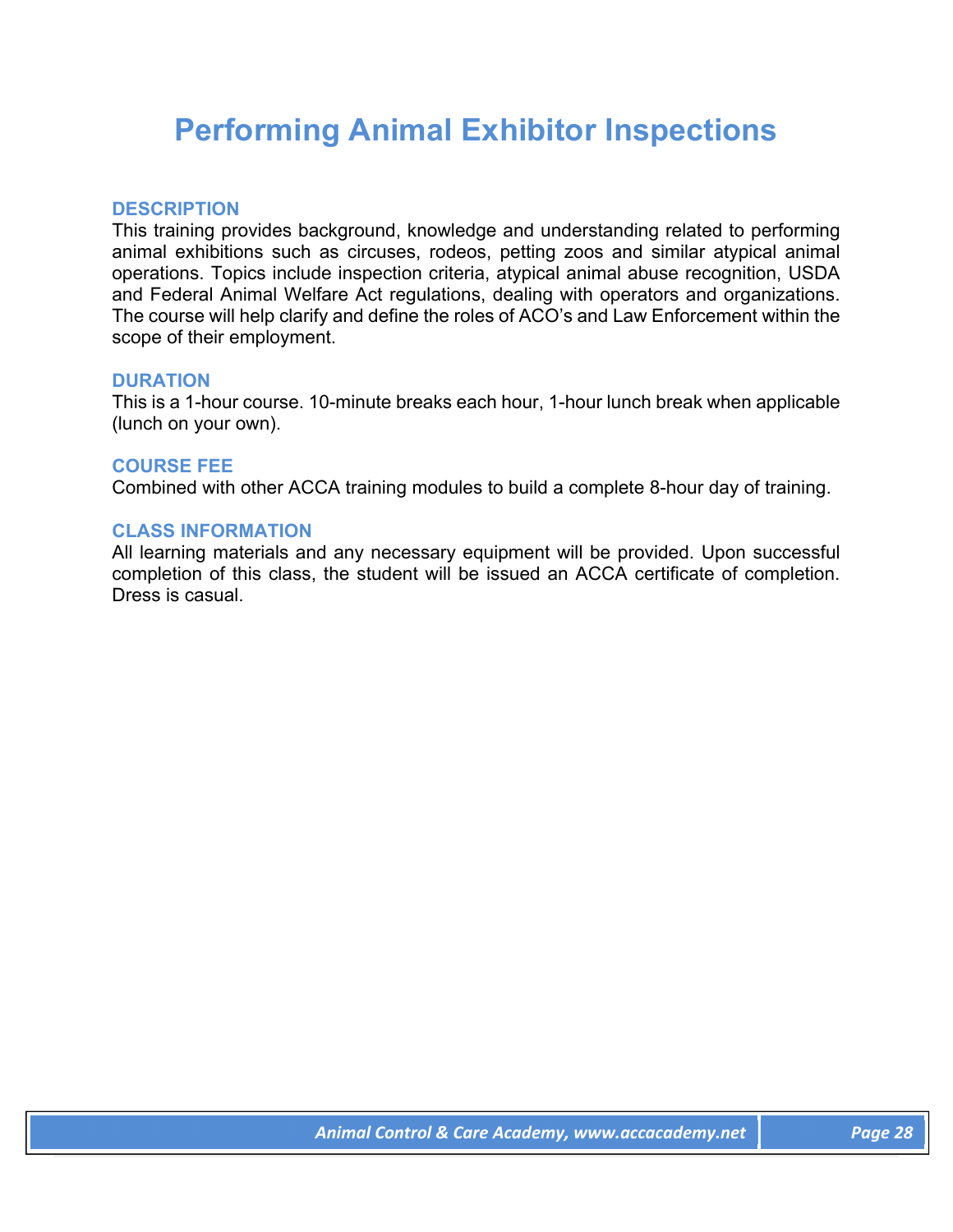# **Safe Animal Handling/ Capture and Restraint Equipment**

### **DESCRIPTION**

Every day is a different day for an ACO. One of the most unique aspects of the ACO position is that of working with the wide variety of animal species and situations. Safe animal capture and handling is extremely important in order to protect the safety of the officer, the public and the animal. ACCA offers a 4-hour block of instruction that covers the skills and equipment that are necessary when dealing with domestic animals, wildlife, exotics and livestock. This practical course focuses on the animal species commonly handled by ACO's, injury prevention, dangers and risks, capture and restraint methods, equipment, safe loading and transportation.

#### **DURATION**

This is a 4-hour course. 10-minute breaks each hour, 1-hour lunch break when applicable (lunch on your own).

### **COURSE FEE**

\$75.00 per student; discounted pricing available when combined with other ACCA training modules.

#### **CLASS INFORMATION**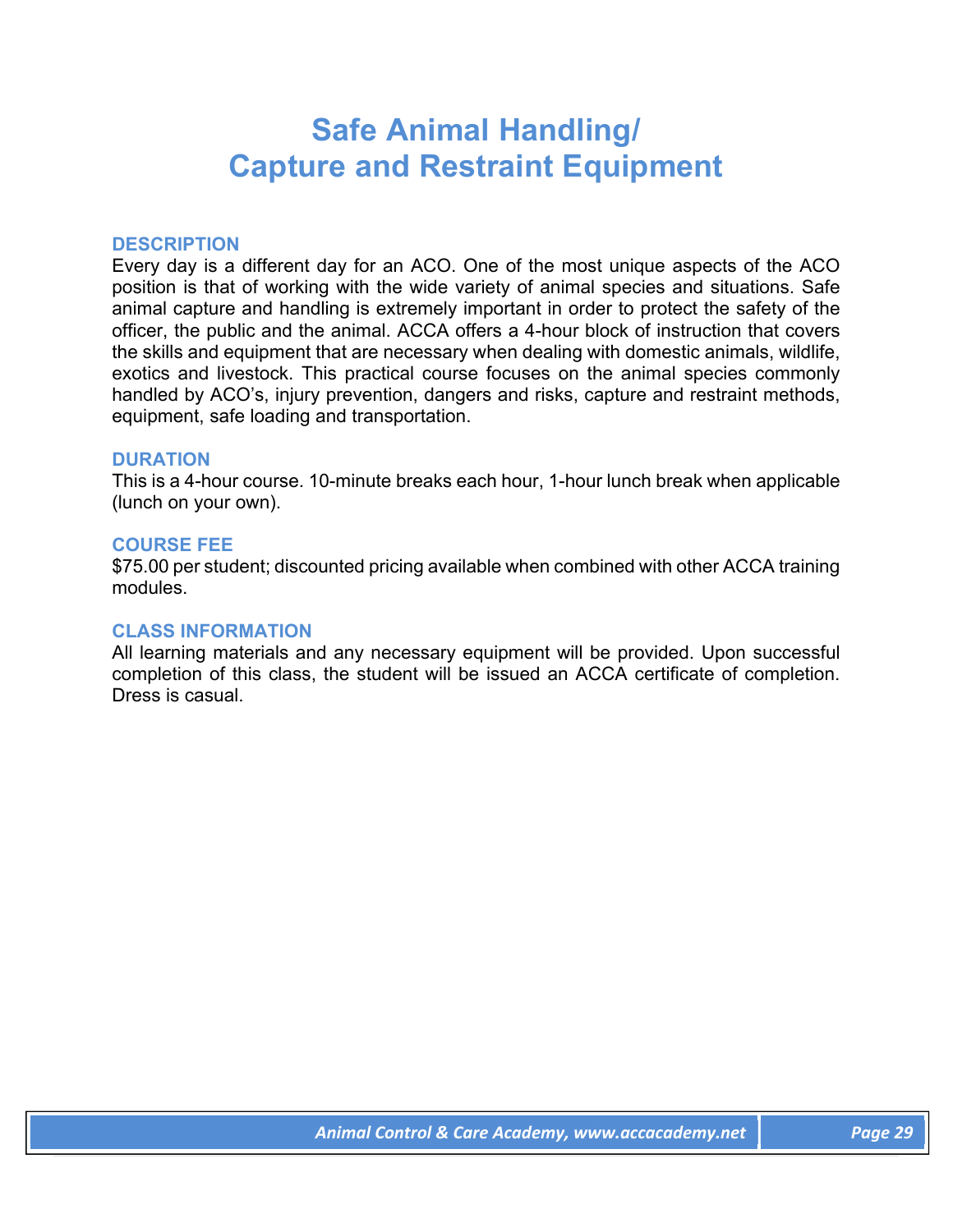# **Sovereign Citizens**

### **DESCRIPTION**

A frightening trend confronting law enforcement, including animal control, involves individuals claiming exemption from the laws of the land. Also known as "travelers" or "free citizens", these persons pose a serious threat to officer safety and unique challenges to enforcement action. Students will be exposed to the tactics, philosophy and actions of this movement including how to identify involved individuals.

#### **DURATION**

This is a 1-hour course. 10-minute breaks each hour, 1-hour lunch break when applicable (lunch on your own).

### **COURSE FEE**

Combined with other ACCA training modules to build a complete 8-hour day of training.

# **CLASS INFORMATION**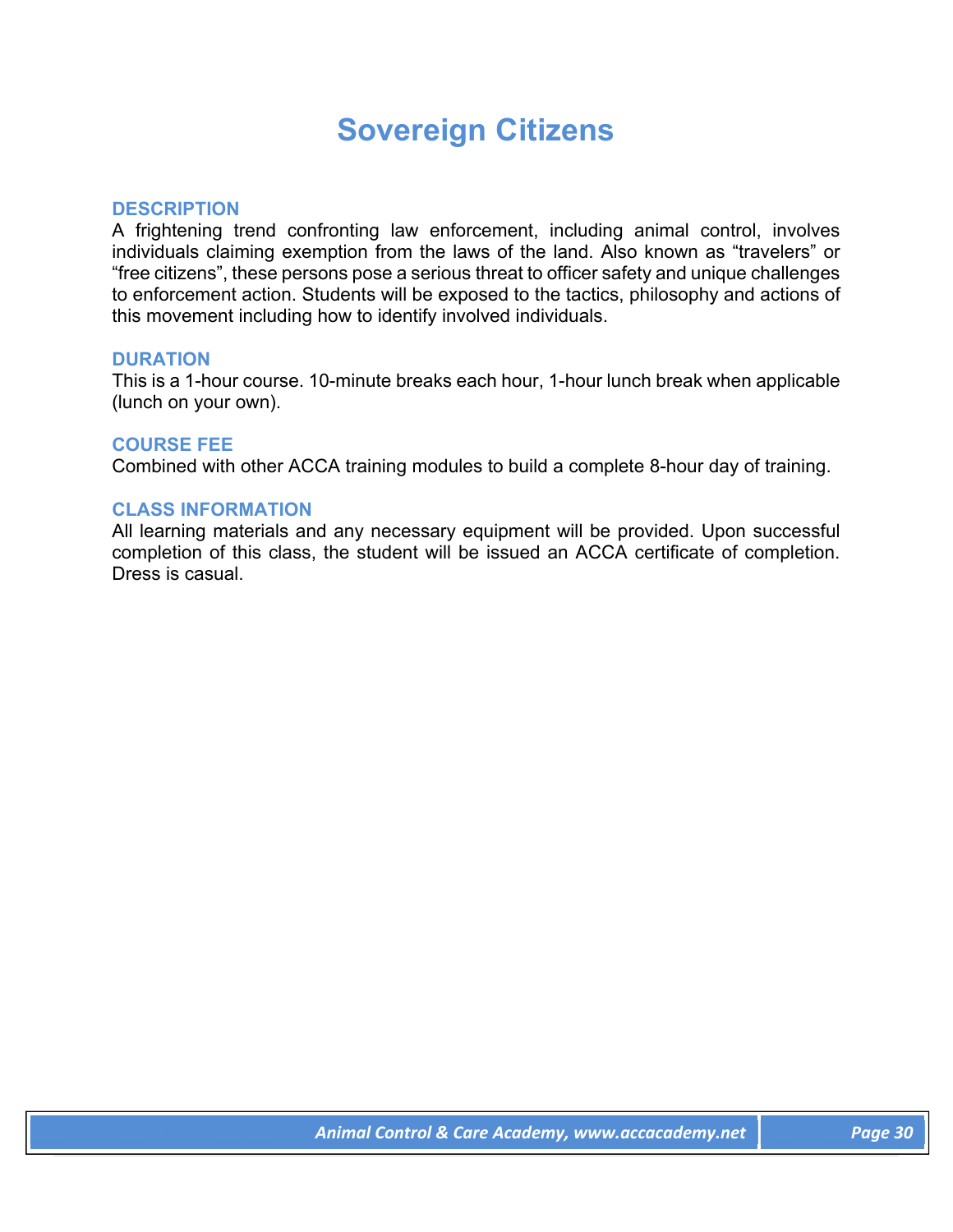# **Stress Management/Compassion Fatigue**

# **DESCRIPTION**

This course will discuss the impact of stress, to include offering methods on how to minimize or eliminate certain stressors commonly affecting animal control/care workers. The course offers stress "tests" to students for completion in class; defining industrycommon stressors; an explanation of positive and negative stress; details on how the human body reacts to stress and the impact of long-term stressors; an explanation of the categories of stress; defining factors in how we handle stress as it relates to age, gender, and other factors; and understanding the suggestions/changes for handling stress as it relates to animal control/care workers.

### **DURATION**

This is a 1-hour course. 10-minute breaks each hour, 1-hour lunch break when applicable (lunch on your own).

### **COURSE FEE**

Combined with other ACCA training modules to build a complete 8-hour day of training.

### **CLASS INFORMATION**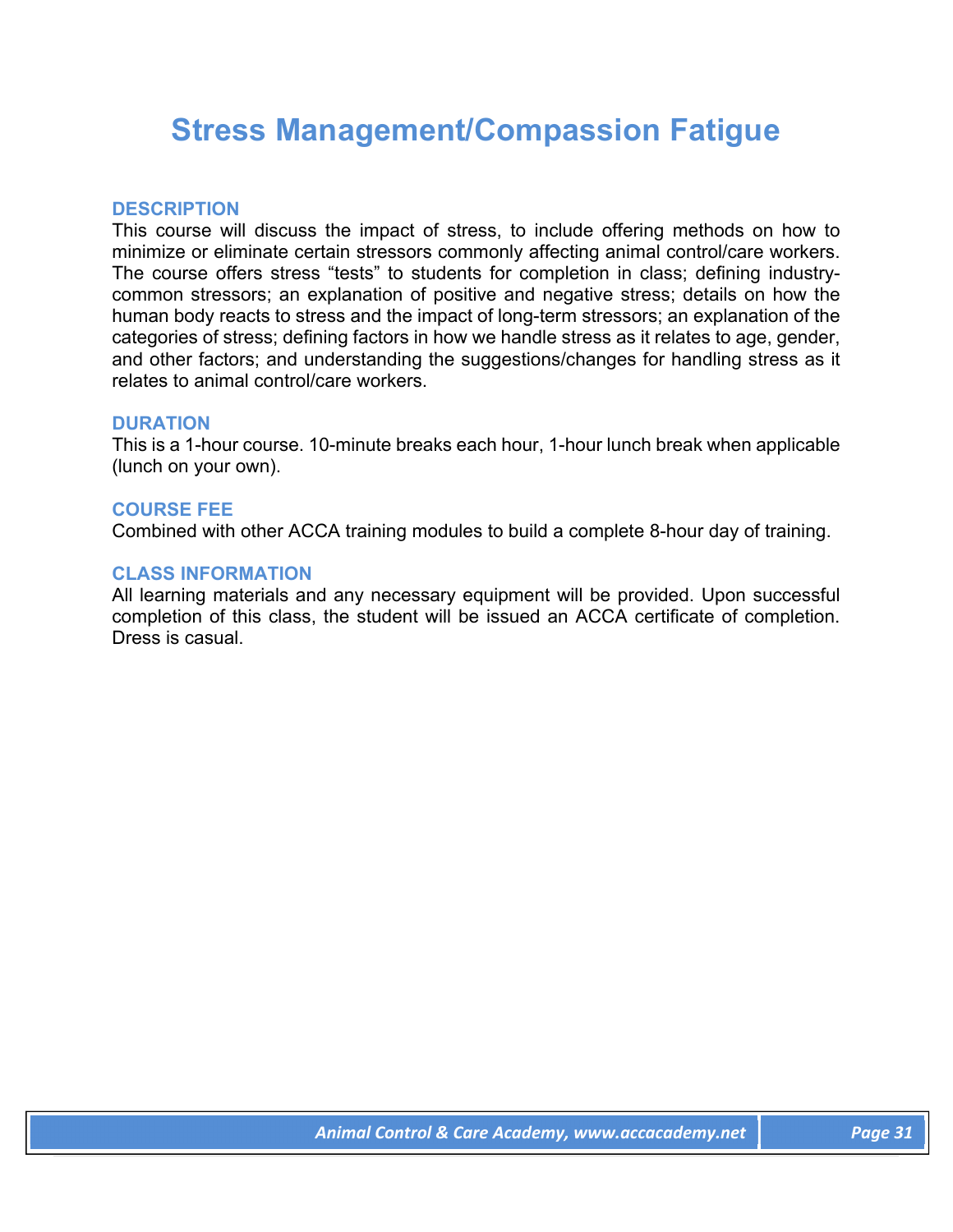# **Taser™ Certification**

### **DESCRIPTION**

By the very nature of the job, ACO's are presented with safety considerations from the dangers associated with human and animal interaction. Each piece of protective equipment helps an officer serve the public and maintain safety. The Taser™ is a dual purpose tool used to protect and save lives. It is highly effective in deterring and stopping an attacker. The Taser™ is becoming more useful and common within the Animal Control industry, offering a less-lethal use of force option, not only to prevent an animal attack, but also for the safe capture and restraint of vicious and dangerous dogs. ACCA recognizes that there is no such thing as a "one-size-fits-all-tool". The better trained and properly equipped an ACO can be will result in enhanced officer safety, improved public service, Injury prevention and reduced liability.

### **DURATION**

This is a 6-hour course. 10-minute breaks each hour, 1-hour lunch break when applicable (lunch on your own).

### **COURSE FEE**

\$175.00 per student, which includes the cost of two cartridges that are required for certification; discounted pricing available when combined with other ACCA training modules. Class is limited to 20 participants. Student exposure to the Taser™ is not required.

#### **CLASS INFORMATION**

All certification materials and any necessary equipment will be provided. Upon successful completion of this class, the student will be issued a Taser™ certificate of completion. Dress is casual, appropriate footwear is required (no flip-flops, sandals).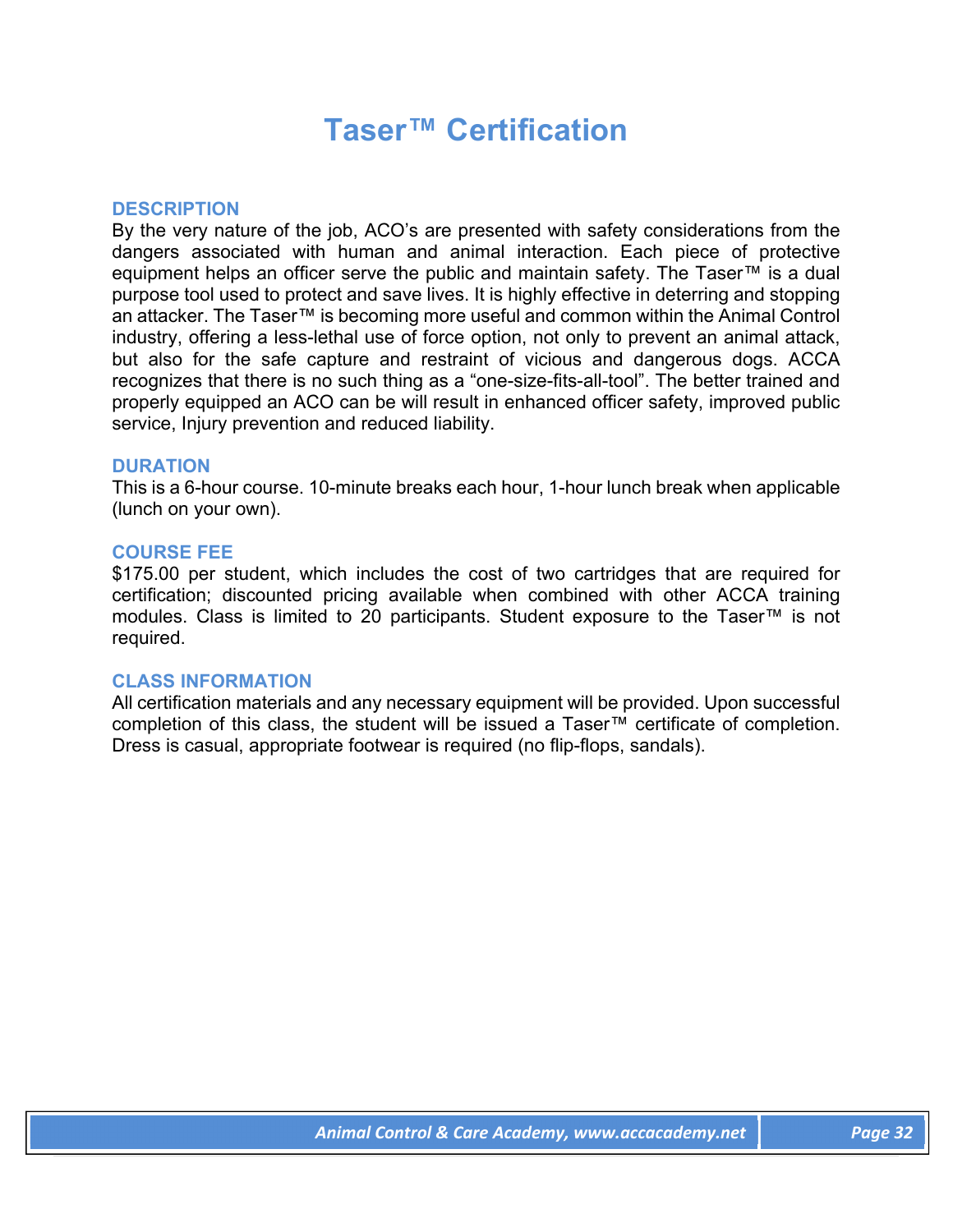# **Understanding the ADA and Service Animals**

### **DESCRIPTION**

This training provides background, knowledge and understanding relating to the Americans with Disabilities Act, Service Animals and state laws related to control and licensing for these animals. ACO's and Law Enforcement Officers will be better prepared to apply the laws, regulations and policies that may arise when encountering service animals and their owners. Connect the signs of abuse common to each situation involving people and animals. The topics include the Americans with Disabilities Act (ADA) for government agencies, rights and regulations for service animals, federal and state laws for service animals, and requirements for handling service animals for agencies. The course will help clarify and define the roles of ACO's and Law Enforcement within the scope of their employment.

### **DURATION**

This is a 1-hour course. 10-minute breaks each hour, 1-hour lunch break when applicable (lunch on your own).

### **COURSE FEE**

Combined with other ACCA training modules to build a complete 8-hour day of training.

#### **CLASS INFORMATION**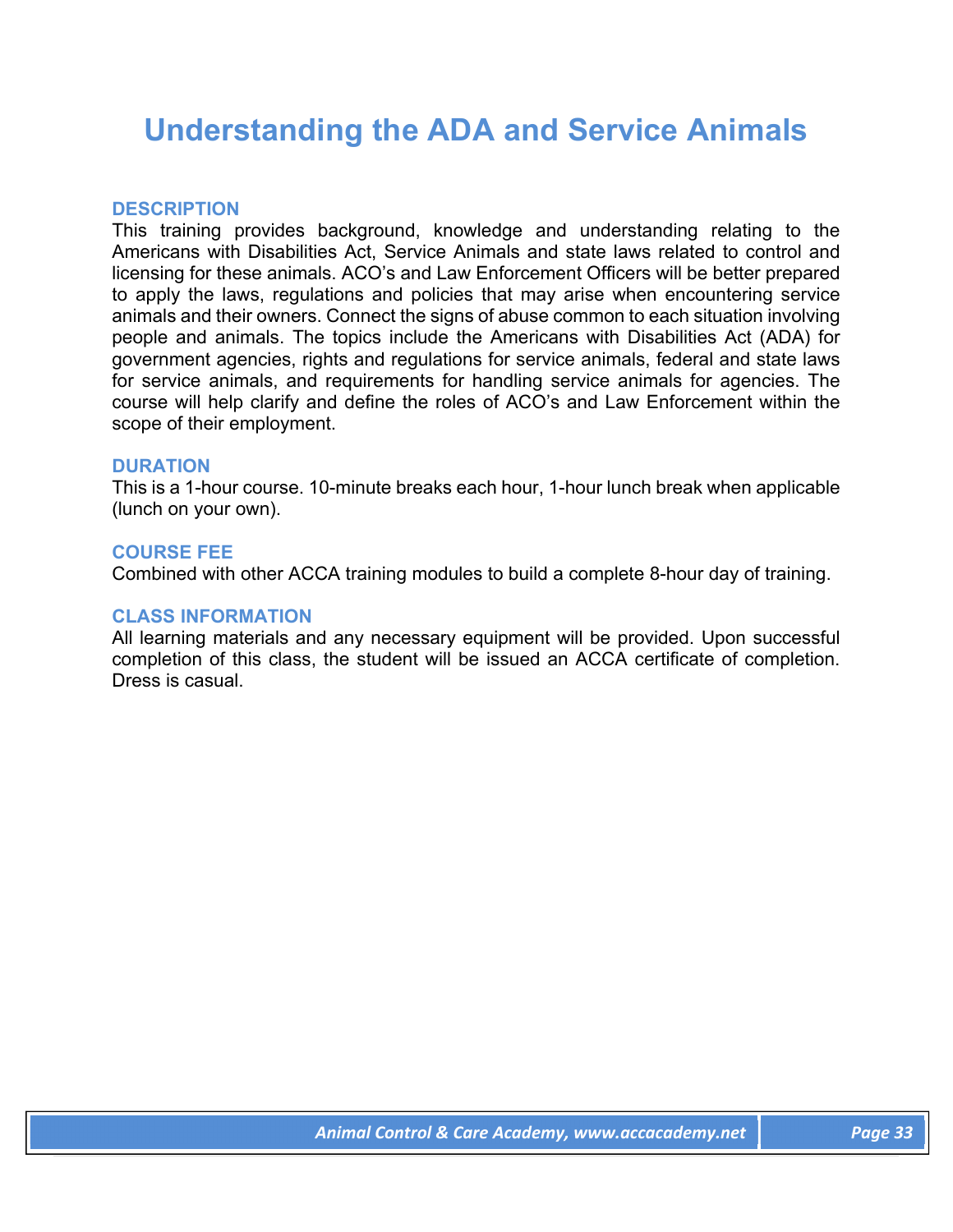# **Understanding the "Link" in Animal Abuse**

# **DESCRIPTION**

This training provides background, knowledge and understanding relating to the interdisciplinary connection among animal abuse, child, elder and spousal abuse, and domestic violence. ACO's and Law Enforcement Officers will be better prepared to connect the signs of abuse common to each situation involving people and animals. The topics include, The LINK, animal abuse recognition, juveniles and animal abuse, mandatory reporting, intervention programs, and SAFE PETS sheltering. The course will help clarify and define the roles of ACO's and Law Enforcement within the scope of their employment.

### **DURATION**

This is an 8-hour course. 10-minute breaks each hour, 1-hour lunch break when applicable (lunch on your own).

#### **COURSE FEE**

\$150.00 per student; discounted pricing available when combined with other ACCA training modules.

#### **CLASS INFORMATION**